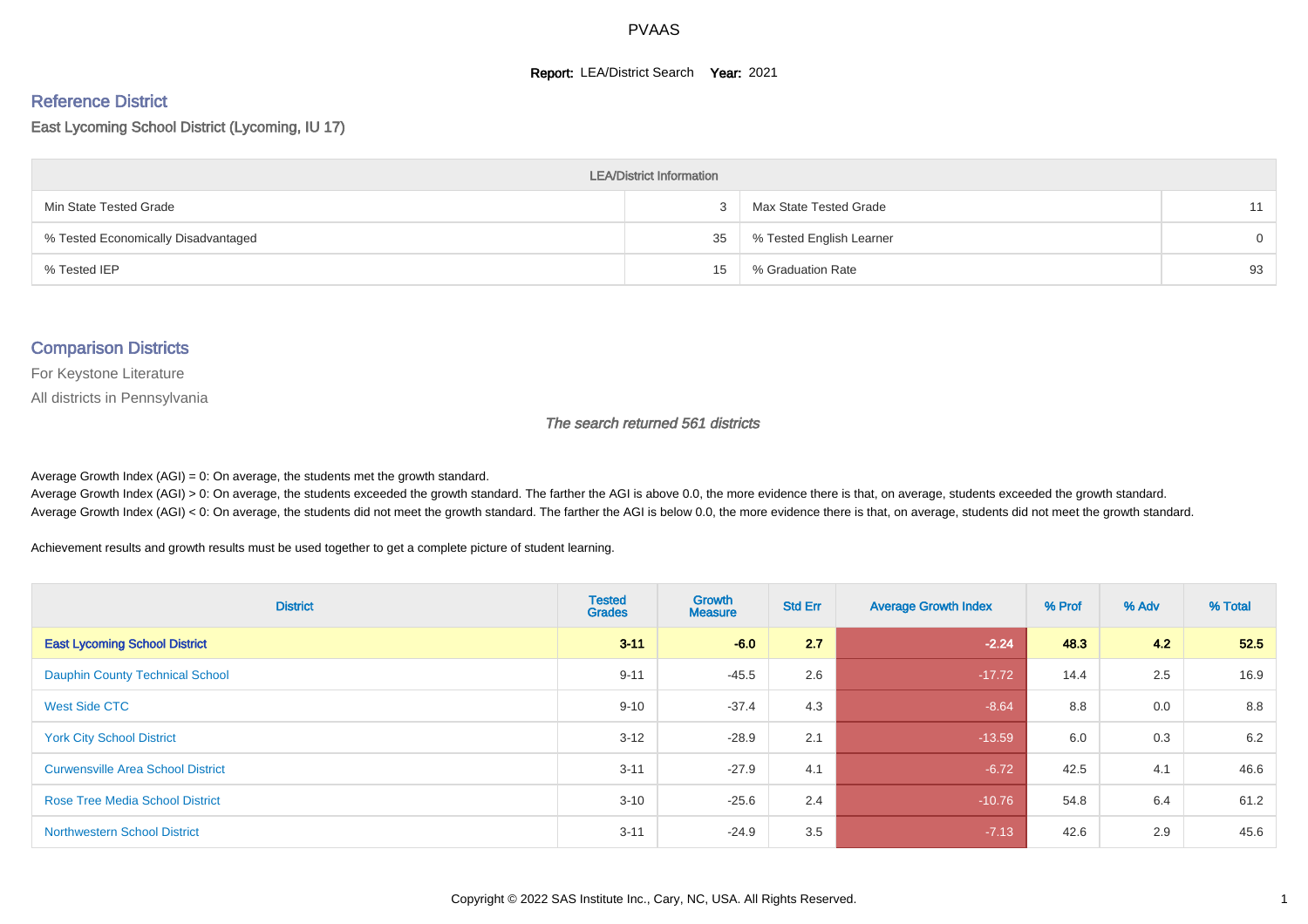| <b>District</b>                               | <b>Tested</b><br><b>Grades</b> | <b>Growth</b><br><b>Measure</b> | <b>Std Err</b> | <b>Average Growth Index</b> | % Prof | % Adv   | % Total |
|-----------------------------------------------|--------------------------------|---------------------------------|----------------|-----------------------------|--------|---------|---------|
| <b>East Lycoming School District</b>          | $3 - 11$                       | $-6.0$                          | 2.7            | $-2.24$                     | 48.3   | 4.2     | 52.5    |
| Philipsburg-Osceola Area School District      | $3 - 11$                       | $-24.8$                         | 3.3            | $-7.43$                     | 19.7   | $2.6\,$ | 22.4    |
| <b>Mastery Charter School - Gratz Campus</b>  | $7 - 10$                       | $-23.9$                         | 4.5            | $-5.29$                     | 2.9    | 0.0     | 2.9     |
| <b>Southern Fulton School District</b>        | $3 - 11$                       | $-23.7$                         | 4.4            | $-5.37$                     | 34.2   | 10.5    | 44.7    |
| <b>Shikellamy School District</b>             | $3 - 10$                       | $-22.3$                         | 2.5            | $-8.92$                     | 33.3   | 6.1     | 39.5    |
| <b>Lawrence County CTC</b>                    | $10 - 11$                      | $-21.7$                         | 3.6            | $-6.05$                     | 19.8   | 0.0     | 19.8    |
| Lackawanna Trail School District              | $3 - 10$                       | $-21.7$                         | 3.5            | $-6.20$                     | 38.5   | 1.5     | 40.0    |
| <b>Springfield Township School District</b>   | $3 - 11$                       | $-18.9$                         | 3.2            | $-5.88$                     | 62.6   | 3.6     | 66.3    |
| <b>Frazier School District</b>                | $3 - 11$                       | $-17.2$                         | 3.7            | $-4.70$                     | 37.1   | 1.6     | 38.7    |
| <b>Penns Manor Area School District</b>       | $3 - 12$                       | $-17.0$                         | 3.7            | $-4.52$                     | 29.7   | 3.1     | 32.8    |
| <b>Pennridge School District</b>              | $3 - 10$                       | $-16.8$                         | 1.4            | $-11.59$                    | 46.8   | 8.0     | 54.9    |
| Jefferson County-Dubois AVTS                  | $9 - 11$                       | $-16.2$                         | 3.9            | $-4.16$                     | 23.0   | 0.0     | 23.0    |
| <b>Lancaster School District</b>              | $3 - 12$                       | $-15.8$                         | 1.5            | $-10.90$                    | 14.6   | $2.3\,$ | 16.9    |
| Mifflinburg Area School District              | $3 - 11$                       | $-15.8$                         | 2.5            | $-6.30$                     | 42.4   | 4.0     | 46.4    |
| Schuylkill Haven Area School District         | $3 - 11$                       | $-15.3$                         | 3.1            | $-4.87$                     | 49.7   | 2.4     | 52.1    |
| <b>Ringgold School District</b>               | $3 - 11$                       | $-14.7$                         | 2.4            | $-6.04$                     | 41.5   | 7.9     | 49.4    |
| <b>Tacony Academy Charter School</b>          | $3 - 11$                       | $-14.7$                         | 3.0            | $-4.82$                     | 22.4   | 1.8     | 24.1    |
| Southern Columbia Area School District        | $3 - 11$                       | $-14.6$                         | 3.0            | $-4.92$                     | 55.0   | 4.0     | 59.0    |
| <b>Erie City School District</b>              | $3 - 12$                       | $-14.5$                         | 1.6            | $-9.26$                     | 25.4   | 3.0     | 28.4    |
| <b>Ridgway Area School District</b>           | $3 - 11$                       | $-14.5$                         | 4.1            | $-3.56$                     | 49.0   | 9.8     | 58.8    |
| <b>Minersville Area School District</b>       | $3 - 11$                       | $-14.4$                         | 3.7            | $-3.90$                     | 39.3   | 3.3     | 42.6    |
| <b>Williamsburg Community School District</b> | $3 - 11$                       | $-14.3$                         | 4.1            | $-3.48$                     | 28.3   | 0.0     | 28.3    |
| Johnsonburg Area School District              | $3 - 11$                       | $-14.1$                         | 3.9            | $-3.62$                     | 54.0   | 4.6     | 58.6    |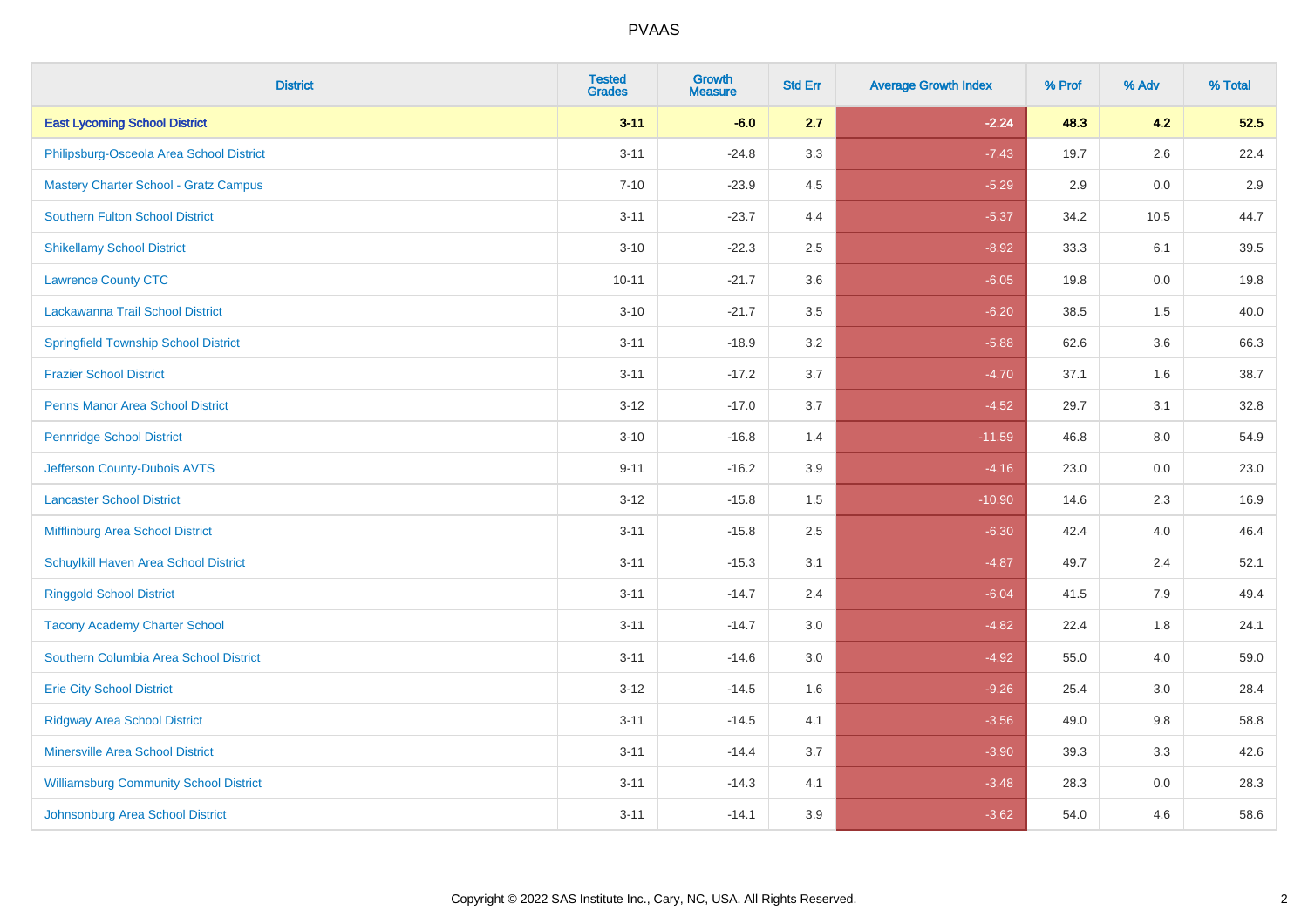| <b>District</b>                                 | <b>Tested</b><br><b>Grades</b> | <b>Growth</b><br><b>Measure</b> | <b>Std Err</b> | <b>Average Growth Index</b> | % Prof | % Adv   | % Total |
|-------------------------------------------------|--------------------------------|---------------------------------|----------------|-----------------------------|--------|---------|---------|
| <b>East Lycoming School District</b>            | $3 - 11$                       | $-6.0$                          | 2.7            | $-2.24$                     | 48.3   | 4.2     | 52.5    |
| <b>Riverside Beaver County School District</b>  | $3 - 11$                       | $-14.0$                         | 3.0            | $-4.64$                     | 49.4   | $8.8\,$ | 58.2    |
| <b>Bristol Township School District</b>         | $3 - 11$                       | $-13.9$                         | 2.0            | $-7.05$                     | 31.0   | 3.7     | 34.7    |
| <b>Tulpehocken Area School District</b>         | $3 - 12$                       | $-13.7$                         | 2.8            | $-4.81$                     | 36.7   | 2.8     | 39.4    |
| Propel Charter School - Braddock Hills          | $3 - 11$                       | $-13.6$                         | 3.6            | $-3.81$                     | 9.7    | 1.6     | 11.3    |
| Salisbury-Elk Lick School District              | $3 - 11$                       | $-13.5$                         | 5.9            | $-2.30$                     | 27.8   | 0.0     | 27.8    |
| <b>Titusville Area School District</b>          | $3 - 11$                       | $-13.2$                         | 2.6            | $-4.99$                     | 43.2   | 4.8     | 48.0    |
| <b>Rochester Area School District</b>           | $3 - 11$                       | $-13.2$                         | 4.6            | $-2.89$                     | 19.5   | 1.3     | 20.8    |
| <b>Northern Potter School District</b>          | $3 - 12$                       | $-13.1$                         | 4.6            | $-2.84$                     | 37.5   | 0.0     | 37.5    |
| Southern Huntingdon County School District      | $3 - 11$                       | $-12.9$                         | 3.2            | $-3.98$                     | 32.5   | $2.5\,$ | 35.0    |
| <b>Keystone Education Center Charter School</b> | $3 - 12$                       | $-12.9$                         | 5.9            | $-2.19$                     | 28.0   | 0.0     | 28.0    |
| <b>Hatboro-Horsham School District</b>          | $3 - 11$                       | $-12.8$                         | 1.7            | $-7.47$                     | 45.6   | 7.2     | 52.8    |
| <b>Norristown Area School District</b>          | $3 - 12$                       | $-12.8$                         | 1.6            | $-7.98$                     | 23.5   | 2.3     | 25.7    |
| <b>Avonworth School District</b>                | $3 - 10$                       | $-12.6$                         | 3.1            | $-4.01$                     | 59.8   | 4.6     | 64.4    |
| <b>Columbia-Montour AVTS</b>                    | $9 - 10$                       | $-12.5$                         | 3.0            | $-4.16$                     | 22.3   | 0.6     | 22.9    |
| <b>Wellsboro Area School District</b>           | $3 - 11$                       | $-12.4$                         | 3.0            | $-4.11$                     | 49.2   | 11.9    | 61.1    |
| <b>Owen J Roberts School District</b>           | $3 - 11$                       | $-12.3$                         | 1.6            | $-7.61$                     | 57.0   | 11.9    | 69.0    |
| <b>West Mifflin Area School District</b>        | $3 - 12$                       | $-12.3$                         | 2.9            | $-4.22$                     | 39.7   | 10.3    | 50.0    |
| <b>Annville-Cleona School District</b>          | $3 - 12$                       | $-12.1$                         | 2.7            | $-4.46$                     | 34.9   | 7.8     | 42.6    |
| Catasauqua Area School District                 | $3 - 12$                       | $-12.1$                         | 3.0            | $-4.00$                     | 36.8   | 7.6     | 44.3    |
| <b>Bucks County Technical High School</b>       | $9 - 10$                       | $-12.0$                         | 2.5            | $-4.84$                     | 35.9   | 3.2     | 39.2    |
| <b>Marion Center Area School District</b>       | $3 - 10$                       | $-12.0$                         | 3.1            | $-3.87$                     | 33.7   | 1.1     | 34.8    |
| <b>Moniteau School District</b>                 | $3 - 11$                       | $-11.8$                         | 3.3            | $-3.56$                     | 50.0   | 6.3     | 56.3    |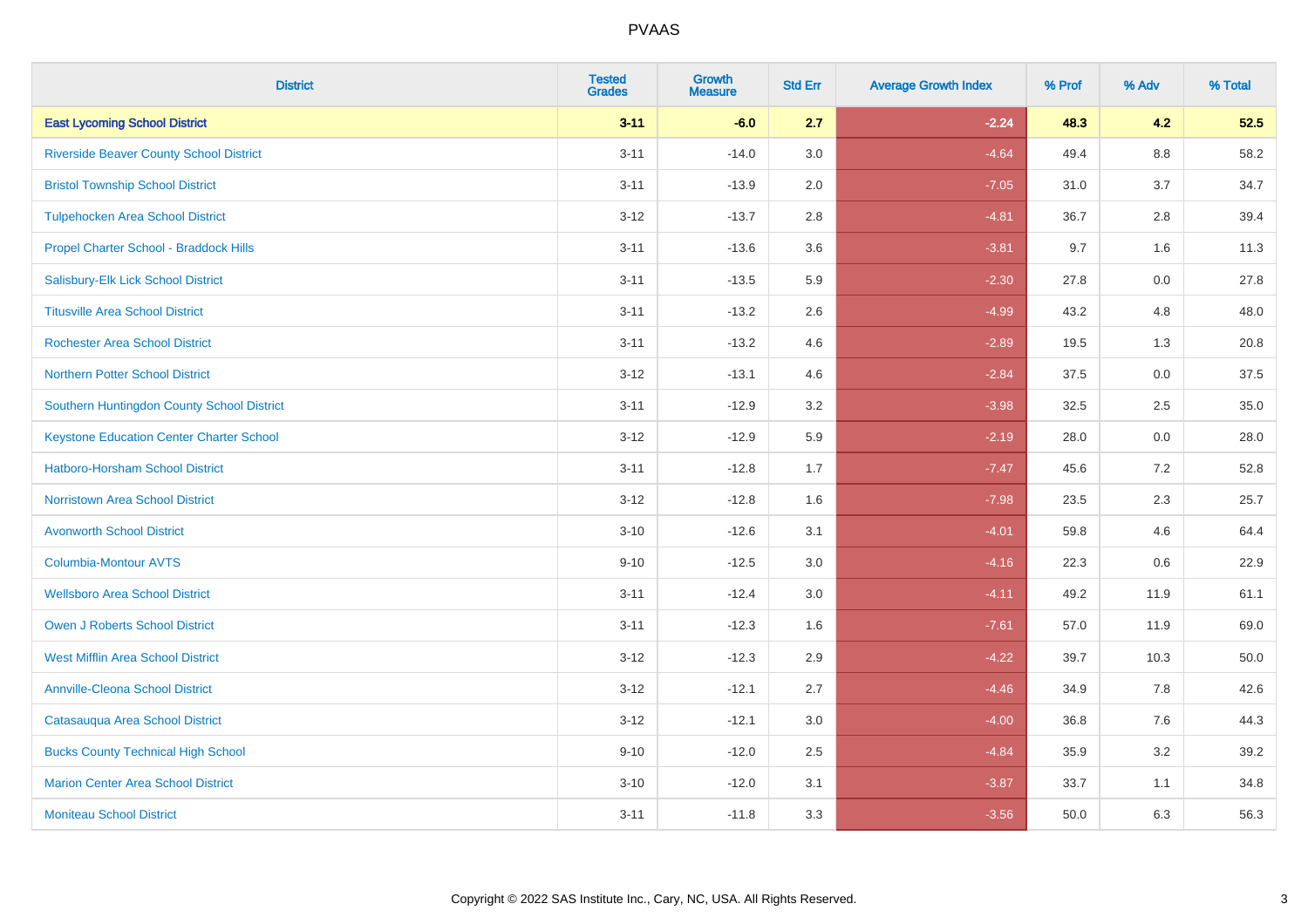| <b>District</b>                            | <b>Tested</b><br><b>Grades</b> | <b>Growth</b><br><b>Measure</b> | <b>Std Err</b> | <b>Average Growth Index</b> | % Prof | % Adv   | % Total |
|--------------------------------------------|--------------------------------|---------------------------------|----------------|-----------------------------|--------|---------|---------|
| <b>East Lycoming School District</b>       | $3 - 11$                       | $-6.0$                          | 2.7            | $-2.24$                     | 48.3   | 4.2     | 52.5    |
| <b>Steelton-Highspire School District</b>  | $3 - 11$                       | $-11.8$                         | 3.5            | $-3.40$                     | 14.5   | 0.0     | 14.5    |
| <b>Propel Charter School-Homestead</b>     | $3 - 11$                       | $-11.7$                         | 4.1            | $-2.84$                     | 15.9   | 0.0     | 15.9    |
| <b>Abington School District</b>            | $3 - 10$                       | $-11.5$                         | 1.9            | $-6.00$                     | 56.2   | 11.6    | 67.8    |
| Southern Tioga School District             | $3 - 11$                       | $-11.5$                         | 2.7            | $-4.25$                     | 47.8   | 6.4     | 54.3    |
| Maritime Academy Charter School            | $3 - 10$                       | $-11.4$                         | 3.5            | $-3.29$                     | 15.2   | 0.0     | 15.2    |
| <b>Plum Borough School District</b>        | $3 - 11$                       | $-11.3$                         | 2.2            | $-5.19$                     | 51.1   | 9.0     | 60.1    |
| <b>South Park School District</b>          | $3 - 11$                       | $-11.3$                         | 2.7            | $-4.23$                     | 53.5   | 13.7    | 67.3    |
| La Academia Partnership Charter School     | $6 - 11$                       | $-11.0$                         | 4.7            | $-2.34$                     | 6.8    | 0.0     | 6.8     |
| <b>Sugar Valley Rural Charter School</b>   | $3 - 11$                       | $-11.0$                         | 4.5            | $-2.46$                     | 14.9   | 0.0     | 14.9    |
| <b>Solanco School District</b>             | $3 - 11$                       | $-11.0$                         | 2.0            | $-5.55$                     | 41.6   | 4.5     | 46.1    |
| <b>Propel Charter School-Montour</b>       | $3 - 10$                       | $-10.7$                         | 3.9            | $-2.71$                     | 13.7   | 0.0     | 13.7    |
| Northern Lehigh School District            | $3 - 12$                       | $-10.4$                         | 2.7            | $-3.82$                     | 28.0   | 9.3     | 37.3    |
| <b>Exeter Township School District</b>     | $3 - 11$                       | $-10.4$                         | 1.9            | $-5.44$                     | 50.6   | 2.7     | 53.3    |
| <b>Farrell Area School District</b>        | $3 - 11$                       | $-10.4$                         | 4.3            | $-2.41$                     | 19.0   | 0.0     | 19.0    |
| The New Academy Charter School             | $8 - 11$                       | $-10.4$                         | 5.2            | $-2.00$                     | 0.0    | $0.0\,$ | $0.0\,$ |
| <b>Union City Area School District</b>     | $3 - 12$                       | $-10.2$                         | 3.6            | $-2.87$                     | 42.9   | 3.2     | 46.0    |
| <b>Pittston Area School District</b>       | $3 - 11$                       | $-10.1$                         | 5.6            | $-1.80$                     | 38.1   | 9.5     | 47.6    |
| <b>Northwest Area School District</b>      | $3 - 10$                       | $-10.0$                         | 3.8            | $-2.59$                     | 34.6   | $7.3$   | 41.8    |
| Jefferson-Morgan School District           | $3 - 10$                       | $-9.9$                          | 4.2            | $-2.35$                     | 43.8   | 4.2     | 47.9    |
| <b>Big Spring School District</b>          | $3 - 11$                       | $-9.8$                          | 2.4            | $-4.00$                     | 38.6   | 8.9     | 47.5    |
| <b>Neshannock Township School District</b> | $3 - 10$                       | $-9.7$                          | 2.9            | $-3.34$                     | 62.4   | 5.6     | 67.9    |
| <b>Benton Area School District</b>         | $3 - 10$                       | $-9.7$                          | 4.5            | $-2.18$                     | 43.2   | 5.4     | 48.6    |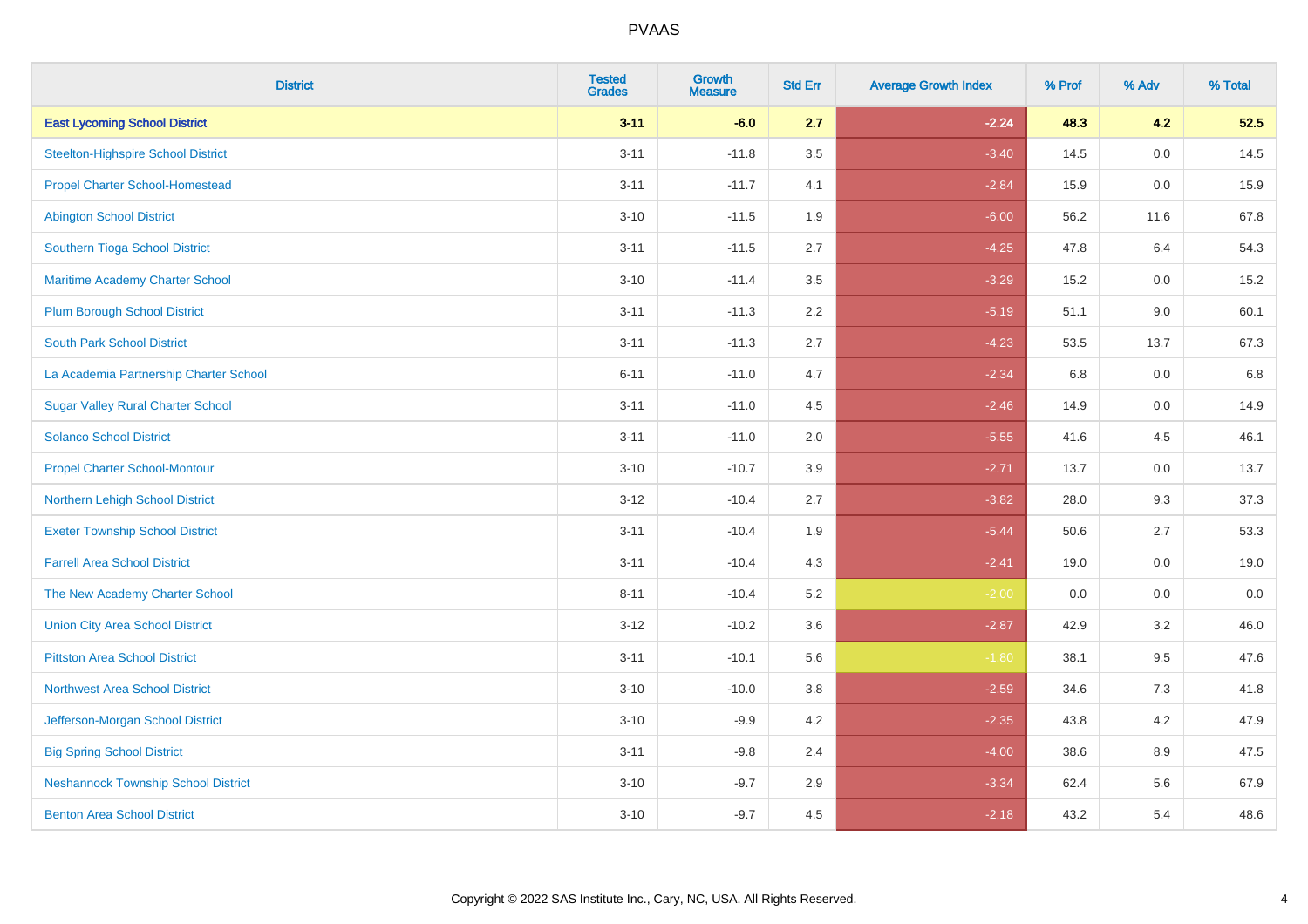| <b>District</b>                               | <b>Tested</b><br><b>Grades</b> | <b>Growth</b><br><b>Measure</b> | <b>Std Err</b> | <b>Average Growth Index</b> | % Prof | % Adv   | % Total |
|-----------------------------------------------|--------------------------------|---------------------------------|----------------|-----------------------------|--------|---------|---------|
| <b>East Lycoming School District</b>          | $3 - 11$                       | $-6.0$                          | 2.7            | $-2.24$                     | 48.3   | 4.2     | 52.5    |
| <b>Chambersburg Area School District</b>      | $3 - 11$                       | $-9.5$                          | 1.3            | $-7.20$                     | 42.7   | $8.6\,$ | 51.4    |
| <b>Redbank Valley School District</b>         | $3 - 11$                       | $-9.5$                          | 3.4            | $-2.77$                     | 31.5   | 4.9     | 36.4    |
| <b>Clearfield Area School District</b>        | $3 - 10$                       | $-9.4$                          | 2.6            | $-3.56$                     | 43.0   | 3.1     | 46.1    |
| <b>Carmichaels Area School District</b>       | $3 - 10$                       | $-9.3$                          | 3.3            | $-2.81$                     | 35.1   | 1.4     | 36.5    |
| <b>Berwick Area School District</b>           | $3 - 11$                       | $-9.3$                          | 2.6            | $-3.59$                     | 42.1   | 5.5     | 47.6    |
| <b>Bradford Area School District</b>          | $3 - 12$                       | $-9.3$                          | 2.4            | $-3.87$                     | 45.8   | 8.3     | 54.2    |
| <b>North East School District</b>             | $3 - 11$                       | $-9.3$                          | 3.1            | $-3.02$                     | 62.6   | 14.4    | 77.0    |
| <b>Innovative Arts Academy Charter School</b> | $6 - 11$                       | $-9.1$                          | 3.7            | $-2.44$                     | 9.5    | 0.0     | 9.5     |
| <b>Mahanoy Area School District</b>           | $3 - 10$                       | $-9.0$                          | 3.6            | $-2.49$                     | 26.2   | 1.6     | 27.9    |
| <b>Aliquippa School District</b>              | $3 - 11$                       | $-9.0$                          | 4.2            | $-2.14$                     | 11.0   | 0.0     | 11.0    |
| Philadelphia Academy Charter School           | $3 - 11$                       | $-8.9$                          | 2.9            | $-3.04$                     | 50.5   | 2.9     | 53.4    |
| <b>South Allegheny School District</b>        | $3 - 11$                       | $-8.8$                          | 3.2            | $-2.70$                     | 40.5   | 0.0     | 40.5    |
| <b>North Star School District</b>             | $3 - 11$                       | $-8.7$                          | 3.5            | $-2.51$                     | 47.8   | 6.0     | 53.7    |
| <b>Palisades School District</b>              | $3 - 11$                       | $-8.7$                          | 2.8            | $-3.06$                     | 53.8   | 6.7     | 60.5    |
| <b>Milton Area School District</b>            | $3 - 11$                       | $-8.7$                          | 2.5            | $-3.52$                     | 45.4   | 6.9     | 52.3    |
| <b>Chartiers-Houston School District</b>      | $3 - 10$                       | $-8.6$                          | 3.5            | $-2.41$                     | 59.7   | 4.5     | 64.2    |
| Lampeter-Strasburg School District            | $3 - 12$                       | $-8.6$                          | 2.0            | $-4.33$                     | 55.1   | 9.8     | 64.8    |
| <b>West Middlesex Area School District</b>    | $3 - 10$                       | $-8.4$                          | 3.8            | $-2.21$                     | 34.9   | 2.8     | 37.6    |
| <b>Elizabeth Forward School District</b>      | $3 - 11$                       | $-8.4$                          | 2.4            | $-3.41$                     | 51.7   | 4.0     | 55.7    |
| <b>Southmoreland School District</b>          | $3 - 11$                       | $-8.3$                          | 3.6            | $-2.32$                     | 56.8   | 7.2     | 64.0    |
| <b>Tamaqua Area School District</b>           | $3 - 12$                       | $-8.2$                          | 2.5            | $-3.24$                     | 44.5   | 1.9     | 46.4    |
| <b>Muncy School District</b>                  | $3 - 11$                       | $-8.1$                          | 3.7            | $-2.21$                     | 42.0   | 3.8     | 45.8    |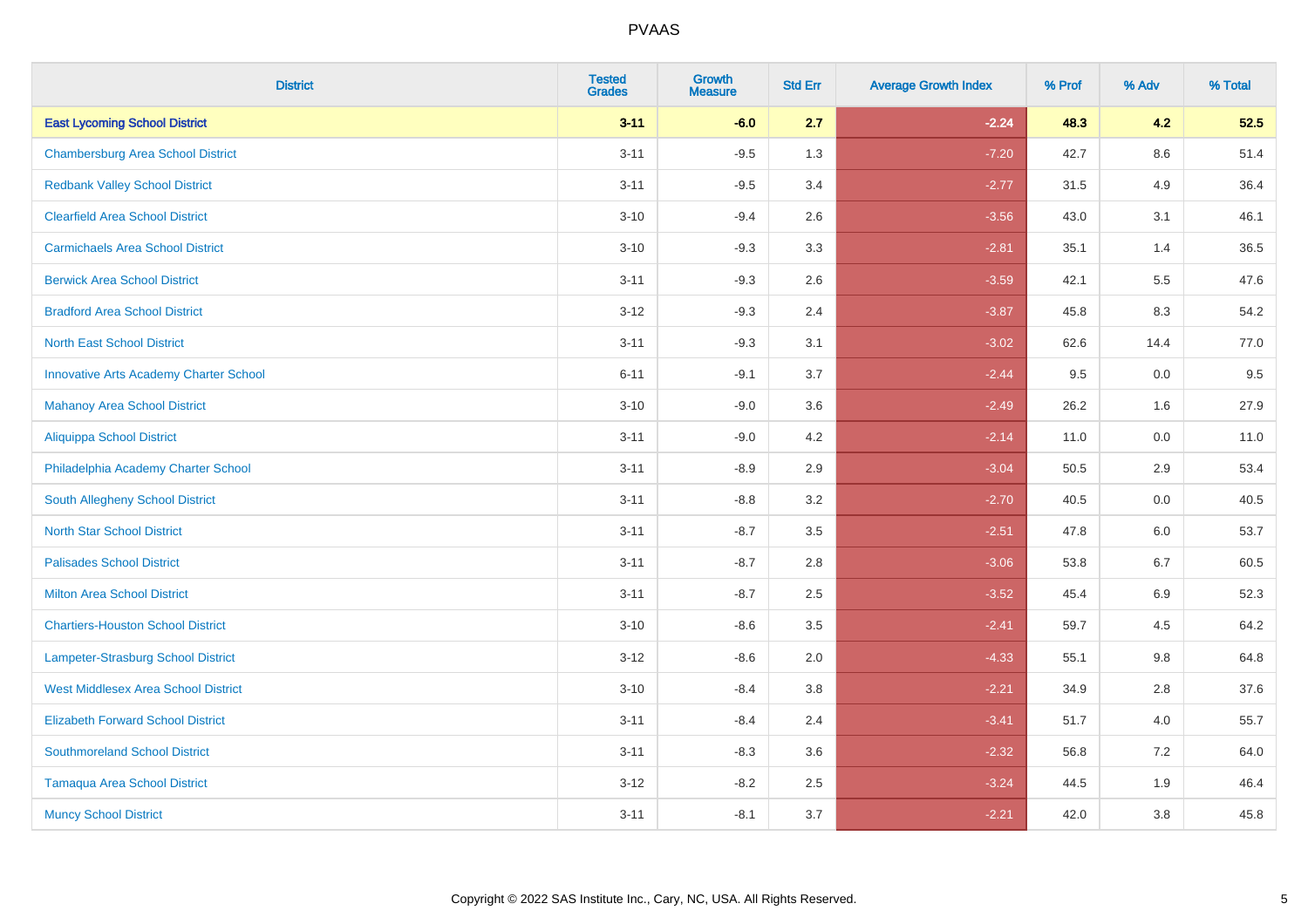| <b>District</b>                              | <b>Tested</b><br><b>Grades</b> | <b>Growth</b><br><b>Measure</b> | <b>Std Err</b> | <b>Average Growth Index</b> | % Prof | % Adv | % Total  |
|----------------------------------------------|--------------------------------|---------------------------------|----------------|-----------------------------|--------|-------|----------|
| <b>East Lycoming School District</b>         | $3 - 11$                       | $-6.0$                          | 2.7            | $-2.24$                     | 48.3   | 4.2   | 52.5     |
| <b>Portage Area School District</b>          | $3 - 10$                       | $-8.1$                          | 3.6            | $-2.26$                     | 40.6   | 9.4   | $50.0\,$ |
| <b>Blairsville-Saltsburg School District</b> | $3 - 11$                       | $-8.0$                          | 3.0            | $-2.68$                     | 37.3   | 7.0   | 44.3     |
| <b>Western Beaver County School District</b> | $3 - 11$                       | $-7.8$                          | 4.2            | $-1.87$                     | 56.5   | 6.5   | 63.0     |
| <b>Shamokin Area School District</b>         | $3 - 11$                       | $-7.7$                          | 4.8            | $-1.60$                     | 38.1   | 3.2   | 41.3     |
| <b>Pine Grove Area School District</b>       | $3 - 11$                       | $-7.7$                          | 2.9            | $-2.66$                     | 42.3   | 7.7   | $50.0\,$ |
| <b>Dunmore School District</b>               | $3 - 11$                       | $-7.7$                          | 2.9            | $-2.62$                     | 34.0   | 7.2   | 41.2     |
| <b>Penn Hills School District</b>            | $3 - 11$                       | $-7.6$                          | 2.6            | $-2.94$                     | 33.1   | 0.7   | 33.8     |
| <b>Mohawk Area School District</b>           | $3 - 11$                       | $-7.5$                          | 3.1            | $-2.45$                     | 49.4   | 11.0  | 60.4     |
| Northern Tioga School District               | $3 - 12$                       | $-7.5$                          | 2.8            | $-2.64$                     | 54.0   | 1.2   | 55.2     |
| <b>Conneaut School District</b>              | $3 - 12$                       | $-7.5$                          | 2.6            | $-2.91$                     | 38.4   | 7.4   | 45.8     |
| <b>Highlands School District</b>             | $3 - 11$                       | $-7.4$                          | 2.7            | $-2.76$                     | 44.4   | 3.7   | 48.2     |
| <b>Williams Valley School District</b>       | $3 - 11$                       | $-7.3$                          | 3.4            | $-2.13$                     | 23.2   | 0.0   | 23.2     |
| <b>California Area School District</b>       | $3 - 10$                       | $-7.3$                          | 3.6            | $-2.02$                     | 42.6   | 9.8   | 52.5     |
| <b>Forest Hills School District</b>          | $3 - 11$                       | $-7.3$                          | 2.7            | $-2.74$                     | 41.1   | 13.7  | 54.8     |
| <b>Interboro School District</b>             | $3 - 12$                       | $-7.3$                          | 2.1            | $-3.43$                     | 46.6   | 4.8   | 51.4     |
| <b>Brownsville Area School District</b>      | $3 - 12$                       | $-7.2$                          | 3.9            | $-1.83$                     | 34.4   | 6.1   | 40.5     |
| <b>Windber Area School District</b>          | $3 - 11$                       | $-7.2$                          | 3.2            | $-2.24$                     | 55.4   | 7.2   | 62.6     |
| <b>Wallenpaupack Area School District</b>    | $3 - 11$                       | $-7.1$                          | 2.3            | $-3.09$                     | 40.8   | 2.4   | 43.1     |
| <b>Freedom Area School District</b>          | $3 - 11$                       | $-7.1$                          | 3.0            | $-2.37$                     | 43.8   | 4.2   | 47.9     |
| <b>Harbor Creek School District</b>          | $3 - 11$                       | $-7.1$                          | 2.7            | $-2.67$                     | 48.8   | 15.2  | 64.0     |
| <b>Moshannon Valley School District</b>      | $3 - 10$                       | $-7.0$                          | 3.4            | $-2.01$                     | 48.5   | 0.0   | 48.5     |
| <b>Penn-Delco School District</b>            | $3 - 11$                       | $-6.8$                          | 1.9            | $-3.51$                     | 46.6   | 3.2   | 49.8     |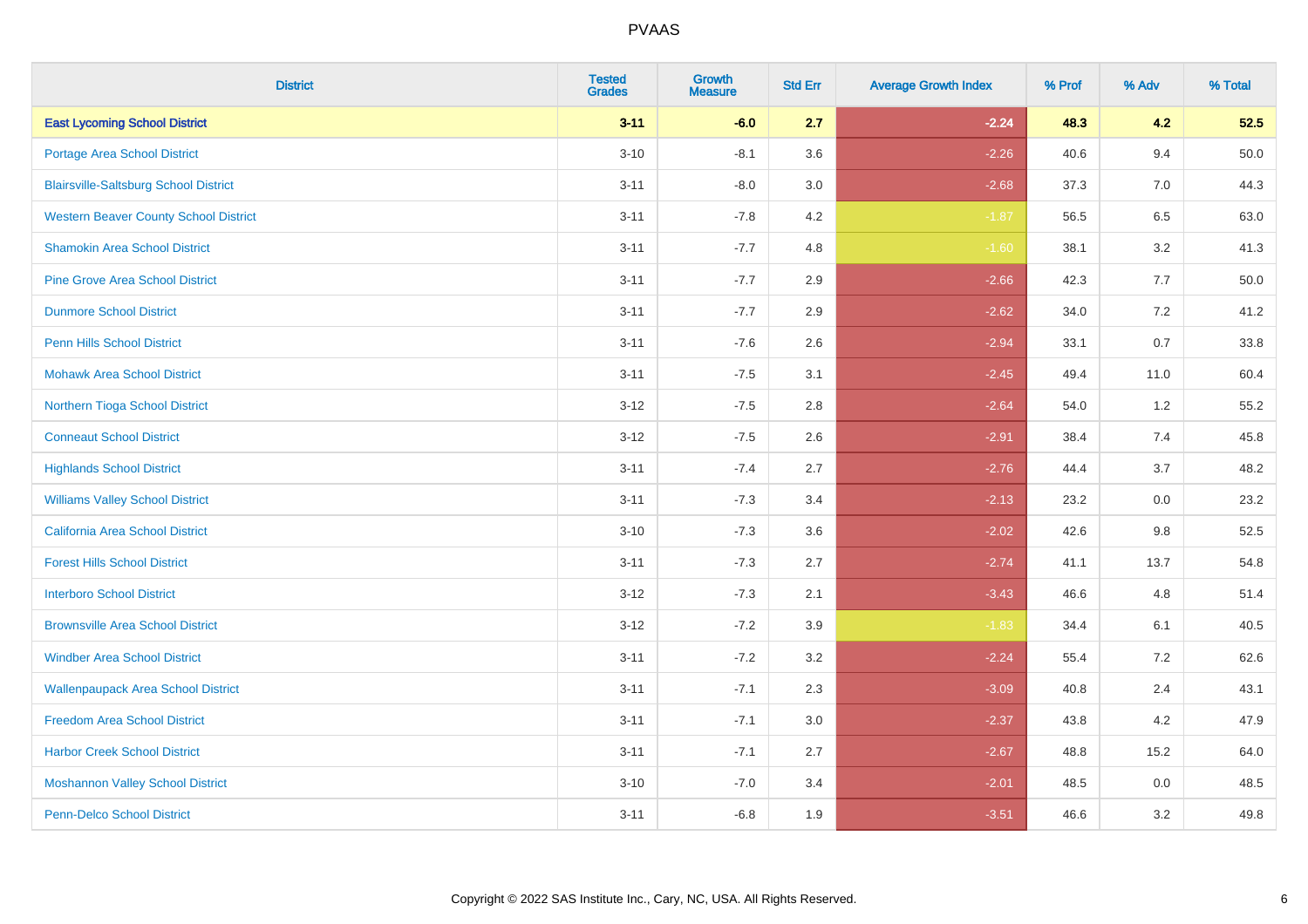| <b>District</b>                                   | <b>Tested</b><br><b>Grades</b> | <b>Growth</b><br><b>Measure</b> | <b>Std Err</b> | <b>Average Growth Index</b> | % Prof | % Adv | % Total |
|---------------------------------------------------|--------------------------------|---------------------------------|----------------|-----------------------------|--------|-------|---------|
| <b>East Lycoming School District</b>              | $3 - 11$                       | $-6.0$                          | 2.7            | $-2.24$                     | 48.3   | 4.2   | 52.5    |
| <b>Yough School District</b>                      | $3 - 10$                       | $-6.6$                          | 2.7            | $-2.43$                     | 50.8   | 4.0   | 54.8    |
| <b>Butler Area School District</b>                | $3 - 11$                       | $-6.5$                          | 1.5            | $-4.26$                     | 42.5   | 9.4   | 51.9    |
| <b>Executive Education Academy Charter School</b> | $3 - 10$                       | $-6.5$                          | 3.1            | $-2.08$                     | 23.7   | 2.2   | 25.8    |
| <b>New Castle Area School District</b>            | $3 - 12$                       | $-6.4$                          | 2.4            | $-2.66$                     | 32.5   | 4.3   | 36.8    |
| <b>Tri-Valley School District</b>                 | $3 - 10$                       | $-6.4$                          | 4.1            | $-1.57$                     | 37.0   | 4.4   | 41.3    |
| <b>Slippery Rock Area School District</b>         | $3 - 11$                       | $-6.3$                          | 2.5            | $-2.51$                     | 56.2   | 9.5   | 65.7    |
| <b>Upper Dauphin Area School District</b>         | $3 - 11$                       | $-6.3$                          | 3.2            | $-1.98$                     | 37.4   | 4.8   | 42.2    |
| <b>East Allegheny School District</b>             | $3 - 11$                       | $-6.3$                          | 3.3            | $-1.87$                     | 31.9   | 9.7   | 41.7    |
| <b>Dubois Area School District</b>                | $3 - 11$                       | $-6.2$                          | 2.0            | $-3.07$                     | 50.9   | 13.4  | 64.3    |
| <b>Mount Union Area School District</b>           | $3 - 10$                       | $-6.1$                          | 3.1            | $-1.97$                     | 32.2   | 3.4   | 35.6    |
| <b>Waynesboro Area School District</b>            | $3 - 12$                       | $-6.1$                          | 1.9            | $-3.20$                     | 50.0   | 6.8   | 56.8    |
| <b>East Lycoming School District</b>              | $3 - 11$                       | $-6.0$                          | 2.7            | $-2.24$                     | 48.3   | 4.2   | 52.5    |
| Karns City Area School District                   | $3 - 11$                       | $-6.0$                          | 2.9            | $-2.03$                     | 53.1   | 8.3   | 61.5    |
| <b>Forest City Regional School District</b>       | $3 - 12$                       | $-6.0$                          | 3.0            | $-1.96$                     | 44.1   | 0.0   | 44.1    |
| <b>Old Forge School District</b>                  | $3 - 12$                       | $-5.9$                          | 3.4            | $-1.73$                     | 52.9   | 7.1   | 60.0    |
| <b>Shade-Central City School District</b>         | $3 - 11$                       | $-5.9$                          | 4.6            | $-1.28$                     | 27.8   | 0.0   | 27.8    |
| <b>Fort Cherry School District</b>                | $3 - 10$                       | $-5.9$                          | 3.8            | $-1.56$                     | 55.2   | 5.2   | 60.3    |
| <b>Universal Audenried Charter School</b>         | $9 - 11$                       | $-5.8$                          | 2.4            | $-2.40$                     | 14.6   | 0.0   | 14.6    |
| Jim Thorpe Area School District                   | $3 - 11$                       | $-5.8$                          | 2.7            | $-2.19$                     | 33.3   | 7.4   | 40.7    |
| <b>Blue Mountain School District</b>              | $3 - 10$                       | $-5.8$                          | 2.3            | $-2.56$                     | 46.6   | 8.5   | 55.1    |
| Susquehanna Township School District              | $3 - 12$                       | $-5.8$                          | 2.7            | $-2.17$                     | 36.0   | 5.6   | 41.6    |
| <b>Ferndale Area School District</b>              | $3 - 10$                       | $-5.8$                          | 4.3            | $-1.33$                     | 40.0   | 0.0   | 40.0    |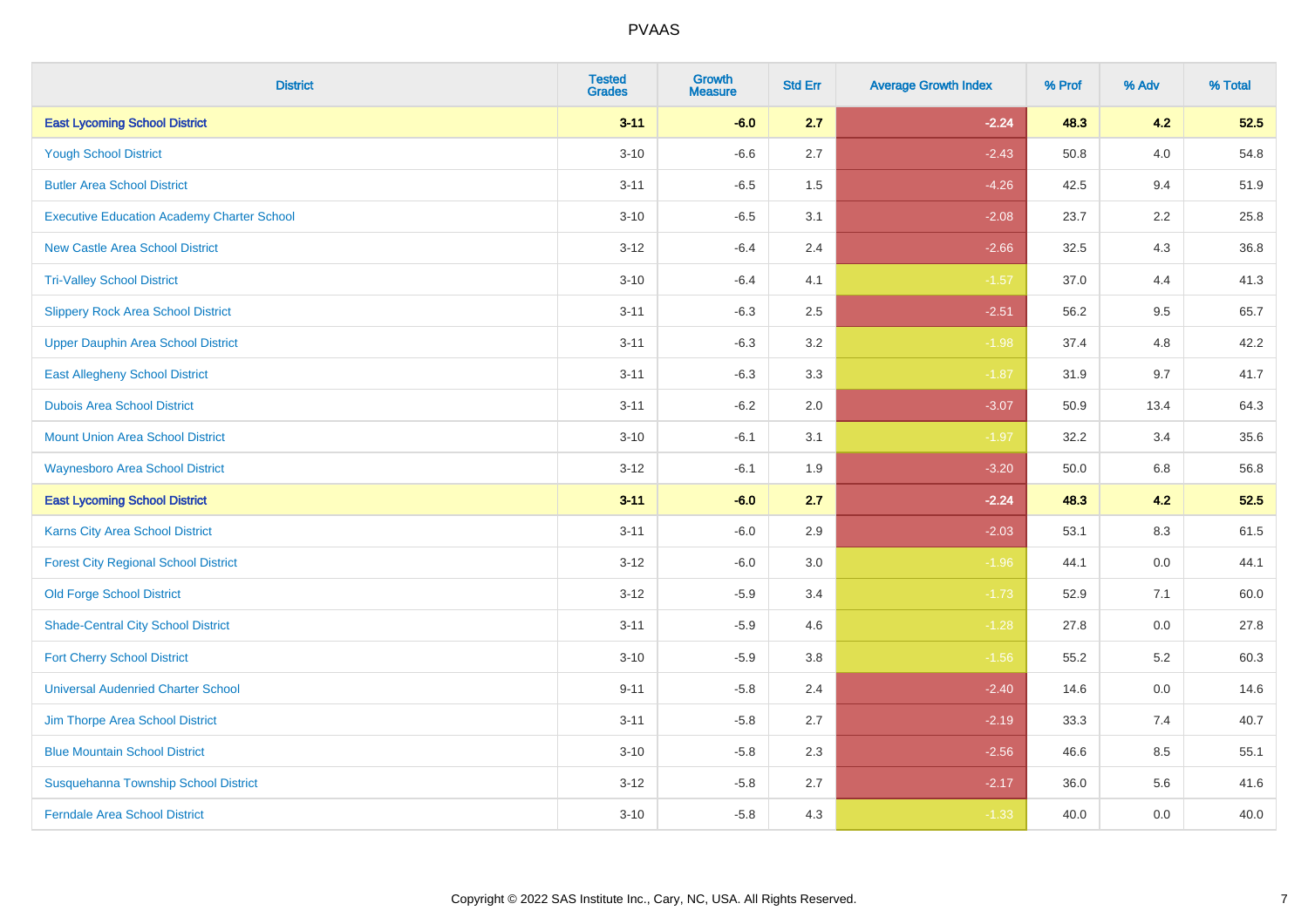| <b>District</b>                                | <b>Tested</b><br><b>Grades</b> | <b>Growth</b><br><b>Measure</b> | <b>Std Err</b> | <b>Average Growth Index</b> | % Prof | % Adv | % Total |
|------------------------------------------------|--------------------------------|---------------------------------|----------------|-----------------------------|--------|-------|---------|
| <b>East Lycoming School District</b>           | $3 - 11$                       | $-6.0$                          | 2.7            | $-2.24$                     | 48.3   | 4.2   | 52.5    |
| <b>Pequea Valley School District</b>           | $3 - 11$                       | $-5.8$                          | 3.2            | $-1.80$                     | 39.8   | 9.1   | 48.9    |
| <b>Austin Area School District</b>             | $3 - 11$                       | $-5.7$                          | 6.4            | $-0.90$                     | 33.3   | 5.6   | 38.9    |
| <b>Carbon Career &amp; Technical Institute</b> | $9 - 11$                       | $-5.7$                          | 3.6            | $-1.59$                     | 34.5   | 1.2   | 35.7    |
| <b>Claysburg-Kimmel School District</b>        | $3 - 11$                       | $-5.7$                          | 4.0            | $-1.42$                     | 42.9   | 8.2   | 51.0    |
| South Williamsport Area School District        | $3 - 10$                       | $-5.7$                          | 2.5            | $-2.30$                     | 45.5   | 4.5   | 50.0    |
| <b>Fairfield Area School District</b>          | $3 - 11$                       | $-5.6$                          | 3.4            | $-1.66$                     | 57.9   | 4.0   | 61.8    |
| <b>Canton Area School District</b>             | $3 - 11$                       | $-5.5$                          | 3.2            | $-1.75$                     | 40.7   | 2.3   | 43.0    |
| <b>Bermudian Springs School District</b>       | $3 - 11$                       | $-5.5$                          | 2.9            | $-1.94$                     | 56.4   | 6.8   | 63.2    |
| <b>Montrose Area School District</b>           | $3 - 10$                       | $-5.5$                          | 3.0            | $-1.82$                     | 46.7   | 5.4   | 52.2    |
| <b>Trinity Area School District</b>            | $3 - 11$                       | $-5.4$                          | 2.0            | $-2.71$                     | 48.3   | 11.8  | 60.1    |
| Imhotep Institute Charter High School          | $9 - 11$                       | $-5.3$                          | 5.8            | $-0.92$                     | 25.0   | 0.0   | 25.0    |
| <b>Corry Area School District</b>              | $3 - 11$                       | $-5.3$                          | 2.6            | $-2.03$                     | 38.5   | 6.0   | 44.5    |
| <b>Carlisle Area School District</b>           | $3 - 11$                       | $-5.3$                          | 1.9            | $-2.81$                     | 54.0   | 6.3   | 60.3    |
| <b>Indiana Area School District</b>            | $3 - 11$                       | $-5.3$                          | 2.3            | $-2.28$                     | 47.6   | 18.4  | 66.1    |
| <b>Middletown Area School District</b>         | $3 - 11$                       | $-5.3$                          | 2.6            | $-2.05$                     | 46.4   | 5.3   | 51.7    |
| <b>Brentwood Borough School District</b>       | $3 - 11$                       | $-5.3$                          | 3.0            | $-1.72$                     | 52.0   | 6.1   | 58.2    |
| Perseus House Charter School Of Excellence     | $6 - 11$                       | $-5.2$                          | 3.0            | $-1.72$                     | 16.5   | 0.0   | 16.5    |
| <b>Keystone Central School District</b>        | $3 - 11$                       | $-5.1$                          | 2.0            | $-2.46$                     | 44.7   | 4.6   | 49.4    |
| <b>Upper Moreland Township School District</b> | $3 - 11$                       | $-5.0$                          | 2.2            | $-2.31$                     | 57.9   | 4.0   | 61.9    |
| <b>Mount Pleasant Area School District</b>     | $3 - 11$                       | $-5.0$                          | 2.6            | $-1.93$                     | 52.6   | 0.0   | 52.6    |
| <b>Washington School District</b>              | $3 - 11$                       | $-4.9$                          | 2.8            | $-1.76$                     | 30.1   | 2.4   | 32.5    |
| <b>Brandywine Heights Area School District</b> | $3 - 11$                       | $-4.9$                          | 2.7            | $-1.81$                     | 49.2   | 8.2   | 57.4    |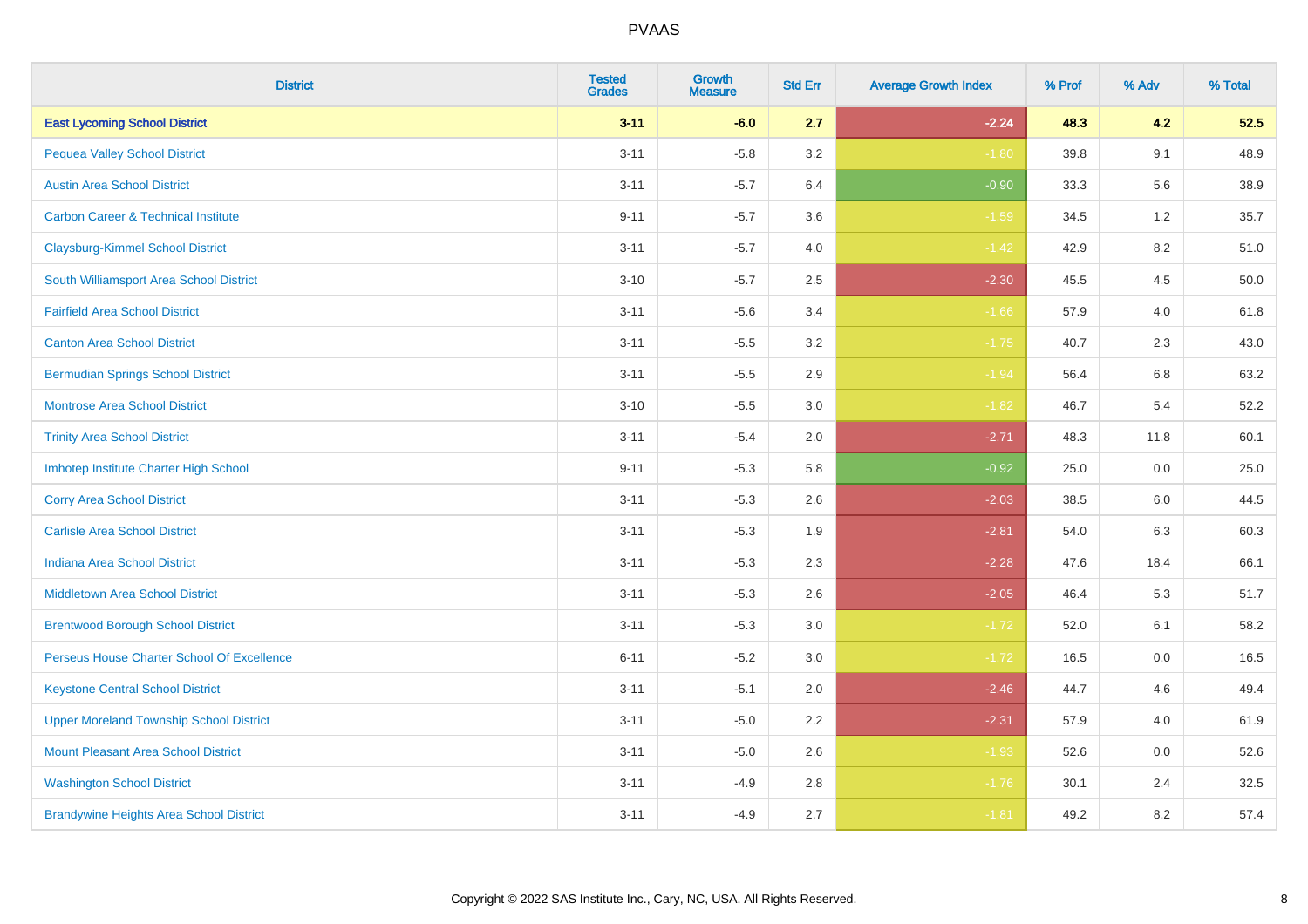| <b>District</b>                               | <b>Tested</b><br><b>Grades</b> | <b>Growth</b><br><b>Measure</b> | <b>Std Err</b> | <b>Average Growth Index</b> | % Prof | % Adv   | % Total |
|-----------------------------------------------|--------------------------------|---------------------------------|----------------|-----------------------------|--------|---------|---------|
| <b>East Lycoming School District</b>          | $3 - 11$                       | $-6.0$                          | 2.7            | $-2.24$                     | 48.3   | 4.2     | 52.5    |
| <b>Juniata County School District</b>         | $3 - 12$                       | $-4.9$                          | 2.1            | $-2.26$                     | 38.5   | 2.9     | 41.4    |
| <b>Central Columbia School District</b>       | $3 - 12$                       | $-4.8$                          | 2.6            | $-1.86$                     | 53.7   | 14.8    | 68.5    |
| <b>Nazareth Area School District</b>          | $3 - 11$                       | $-4.7$                          | 1.7            | $-2.82$                     | 59.2   | $9.9\,$ | 69.0    |
| <b>Boyertown Area School District</b>         | $3 - 11$                       | $-4.7$                          | 1.5            | $-3.17$                     | 55.2   | 11.3    | 66.5    |
| <b>Apollo-Ridge School District</b>           | $3 - 12$                       | $-4.7$                          | 3.7            | $-1.24$                     | 50.0   | 10.0    | 60.0    |
| <b>Crawford Central School District</b>       | $3 - 11$                       | $-4.7$                          | 2.2            | $-2.15$                     | 40.6   | 10.5    | 51.1    |
| <b>Riverview School District</b>              | $3 - 11$                       | $-4.6$                          | 3.8            | $-1.20$                     | 57.9   | 15.8    | 73.7    |
| <b>West Greene School District</b>            | $3 - 11$                       | $-4.5$                          | 4.3            | $-1.04$                     | 36.6   | 7.3     | 43.9    |
| <b>Greensburg Salem School District</b>       | $3 - 11$                       | $-4.4$                          | 2.4            | $-1.88$                     | 47.6   | 4.9     | 52.4    |
| <b>Coatesville Area School District</b>       | $3 - 11$                       | $-4.4$                          | 1.7            | $-2.62$                     | 36.3   | 4.2     | 40.5    |
| <b>Quakertown Community School District</b>   | $3 - 12$                       | $-4.4$                          | 1.6            | $-2.70$                     | 56.5   | 10.0    | 66.6    |
| <b>Somerset Area School District</b>          | $3 - 11$                       | $-4.4$                          | 2.3            | $-1.93$                     | 44.4   | 14.9    | 59.3    |
| <b>Gillingham Charter School</b>              | $3 - 11$                       | $-4.4$                          | 5.6            | $-0.77$                     | 20.8   | 8.3     | 29.2    |
| <b>Forest Area School District</b>            | $3 - 11$                       | $-4.4$                          | 5.4            | $-0.81$                     | 36.2   | 2.1     | 38.3    |
| Jeannette City School District                | $3 - 11$                       | $-4.3$                          | 3.8            | $-1.13$                     | 46.7   | $7.5\,$ | 54.2    |
| <b>Antietam School District</b>               | $3 - 10$                       | $-4.3$                          | 3.8            | $-1.13$                     | 36.4   | $5.4$   | 41.8    |
| <b>Oxford Area School District</b>            | $3 - 11$                       | $-4.3$                          | 1.9            | $-2.26$                     | 41.3   | 8.0     | 49.3    |
| <b>Bristol Borough School District</b>        | $3 - 12$                       | $-4.3$                          | 3.4            | $-1.27$                     | 39.7   | 1.3     | 41.0    |
| <b>Turkeyfoot Valley Area School District</b> | $3 - 12$                       | $-4.3$                          | 5.6            | $-0.76$                     | 22.0   | 5.1     | 27.1    |
| <b>Troy Area School District</b>              | $3 - 10$                       | $-4.3$                          | 3.4            | $-1.26$                     | 43.2   | 5.7     | 48.9    |
| East Pennsboro Area School District           | $3 - 11$                       | $-4.2$                          | 2.5            | $-1.71$                     | 60.8   | 8.5     | 69.3    |
| <b>Ellwood City Area School District</b>      | $3 - 11$                       | $-4.2$                          | 3.2            | $-1.29$                     | 54.1   | 14.1    | 68.2    |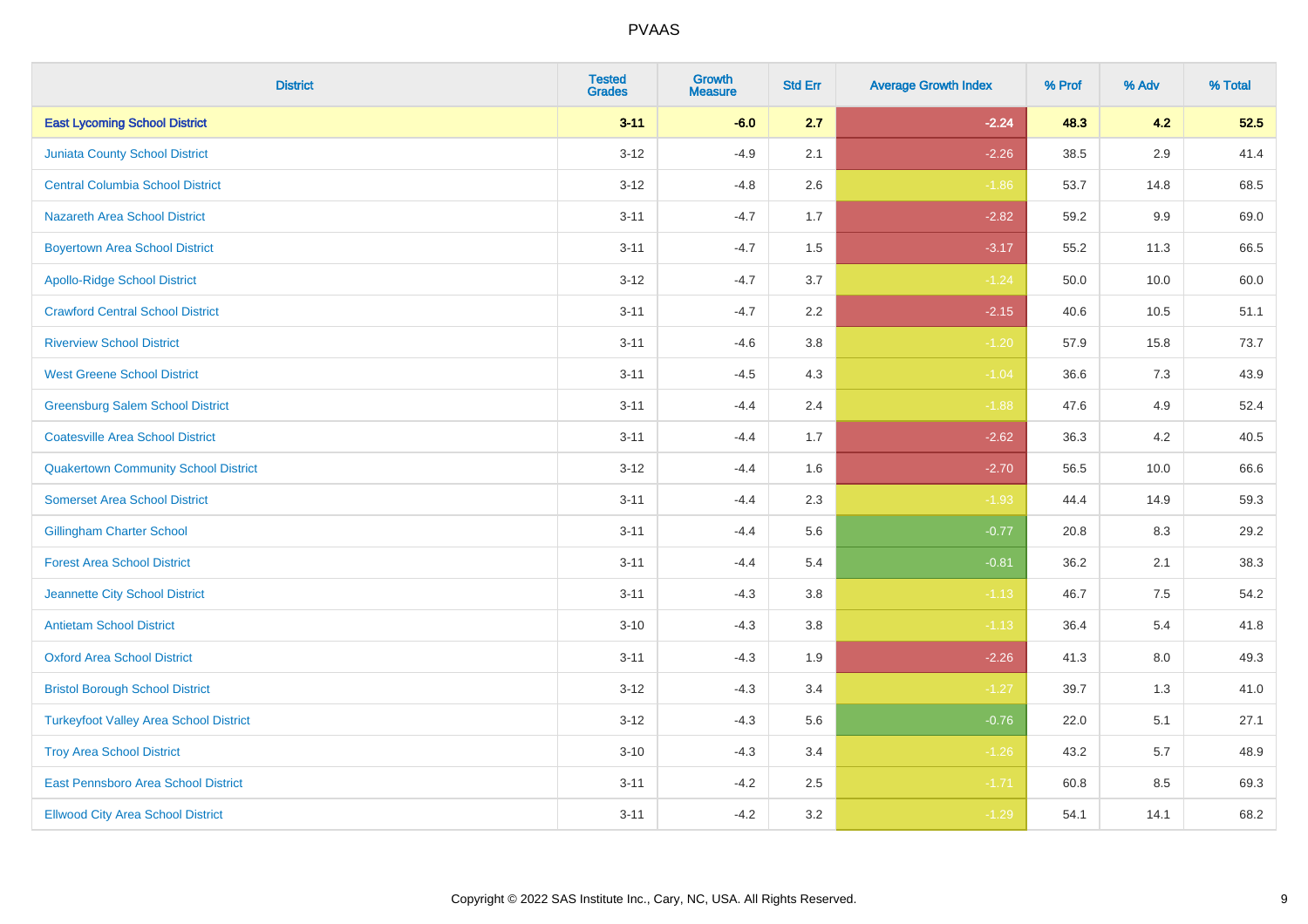| <b>District</b>                                                       | <b>Tested</b><br><b>Grades</b> | <b>Growth</b><br><b>Measure</b> | <b>Std Err</b> | <b>Average Growth Index</b> | % Prof | % Adv   | % Total |
|-----------------------------------------------------------------------|--------------------------------|---------------------------------|----------------|-----------------------------|--------|---------|---------|
| <b>East Lycoming School District</b>                                  | $3 - 11$                       | $-6.0$                          | 2.7            | $-2.24$                     | 48.3   | 4.2     | 52.5    |
| <b>MaST Community Charter School</b>                                  | $3 - 10$                       | $-4.1$                          | 2.7            | $-1.52$                     | 44.0   | 9.5     | 53.4    |
| <b>Easton Area School District</b>                                    | $3 - 12$                       | $-4.1$                          | 1.4            | $-2.91$                     | 39.9   | 4.0     | 43.9    |
| <b>Cambria Heights School District</b>                                | $3 - 10$                       | $-4.1$                          | 3.1            | $-1.32$                     | 51.0   | 6.0     | 57.0    |
| <b>Elk Lake School District</b>                                       | $3 - 11$                       | $-4.0$                          | 3.3            | $-1.23$                     | 46.2   | 3.3     | 49.4    |
| <b>Pottstown School District</b>                                      | $3 - 12$                       | $-4.0$                          | 2.4            | $-1.68$                     | 29.8   | 1.2     | 31.0    |
| <b>Gettysburg Area School District</b>                                | $3 - 11$                       | $-4.0$                          | 2.1            | $-1.89$                     | 45.3   | 14.0    | 59.3    |
| Preparatory Charter School Of Mathematics, Science, Tech, And Careers | $9 - 10$                       | $-4.0$                          | 2.5            | $-1.59$                     | 15.0   | 0.0     | 15.0    |
| <b>Sullivan County School District</b>                                | $3 - 10$                       | $-4.0$                          | 4.4            | $-0.90$                     | 66.7   | 2.6     | 69.2    |
| <b>Westmont Hilltop School District</b>                               | $3 - 11$                       | $-4.0$                          | 2.8            | $-1.40$                     | 36.3   | 13.3    | 49.6    |
| Juniata Valley School District                                        | $3 - 11$                       | $-3.9$                          | 3.5            | $-1.10$                     | 44.4   | 3.5     | 47.8    |
| <b>Big Beaver Falls Area School District</b>                          | $3 - 11$                       | $-3.9$                          | 3.3            | $-1.18$                     | 34.1   | 3.5     | 37.6    |
| <b>York Co School Of Technology</b>                                   | $9 - 12$                       | $-3.8$                          | 1.7            | $-2.22$                     | 39.1   | 5.6     | 44.7    |
| <b>Valley Grove School District</b>                                   | $3 - 10$                       | $-3.7$                          | 3.7            | $-1.01$                     | 51.2   | 6.1     | 57.3    |
| <b>Kane Area School District</b>                                      | $3 - 10$                       | $-3.7$                          | 3.2            | $-1.17$                     | 39.5   | $9.9\,$ | 49.4    |
| <b>Conemaugh Township Area School District</b>                        | $3 - 12$                       | $-3.7$                          | 3.4            | $-1.09$                     | 53.8   | 17.6    | 71.4    |
| <b>Kiski Area School District</b>                                     | $3 - 11$                       | $-3.7$                          | 2.0            | $-1.86$                     | 57.4   | 10.4    | 67.8    |
| <b>Twin Valley School District</b>                                    | $3 - 12$                       | $-3.6$                          | 2.1            | $-1.69$                     | 49.6   | 7.1     | 56.8    |
| <b>Perkiomen Valley School District</b>                               | $3 - 11$                       | $-3.5$                          | 1.6            | $-2.18$                     | 53.8   | 13.4    | 67.2    |
| <b>Fannett-Metal School District</b>                                  | $3 - 11$                       | $-3.4$                          | 5.1            | $-0.67$                     | 38.7   | 8.1     | 46.8    |
| <b>Chestnut Ridge School District</b>                                 | $3 - 12$                       | $-3.4$                          | 2.9            | $-1.17$                     | 46.6   | 5.8     | 52.4    |
| <b>Pittsburgh School District</b>                                     | $3 - 11$                       | $-3.3$                          | 1.1            | $-3.04$                     | 33.9   | 8.2     | 42.1    |
| <b>Riverside School District</b>                                      | $3 - 11$                       | $-3.2$                          | 3.0            | $-1.09$                     | 43.0   | 9.0     | 52.0    |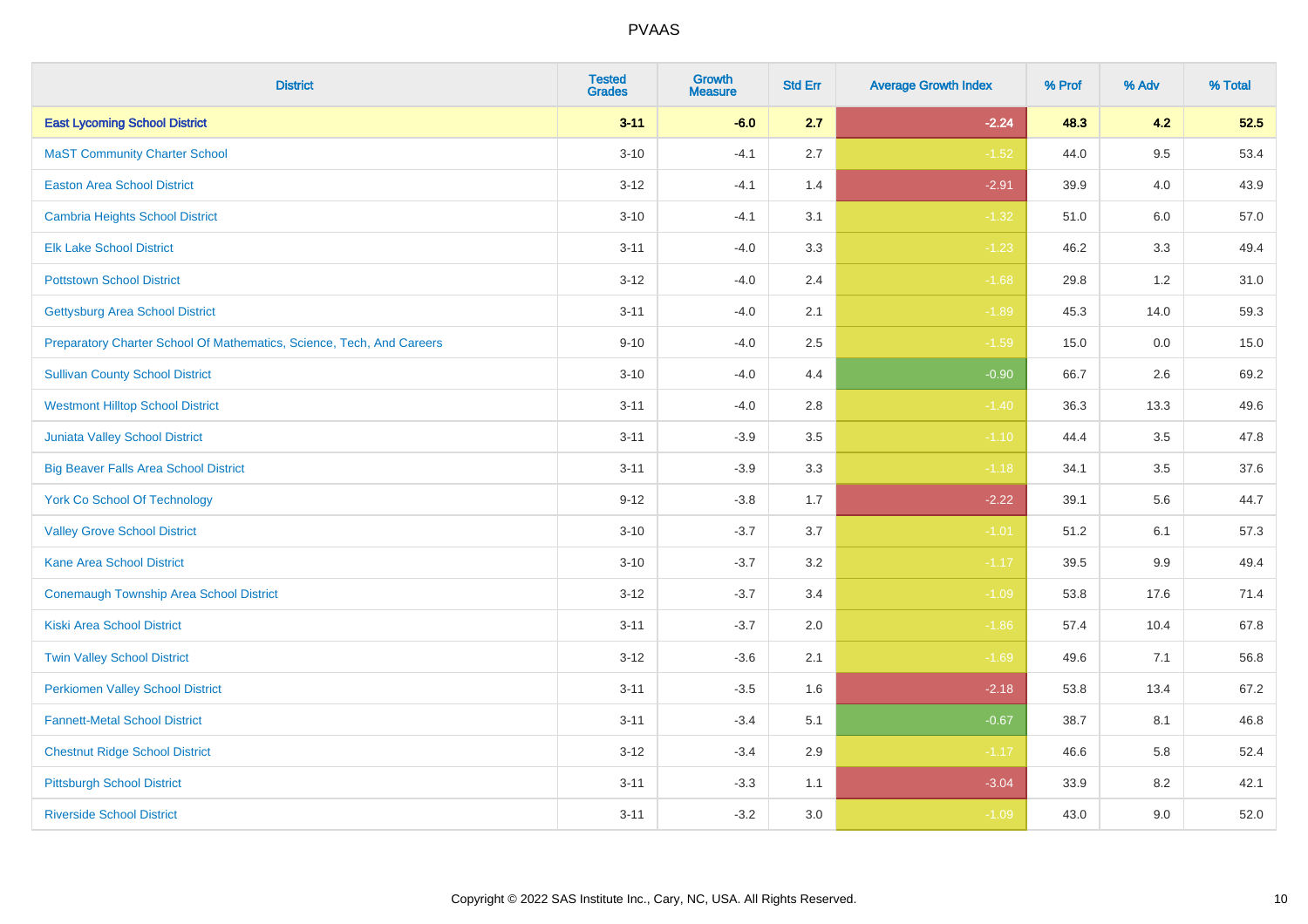| <b>District</b>                                         | <b>Tested</b><br><b>Grades</b> | <b>Growth</b><br><b>Measure</b> | <b>Std Err</b> | <b>Average Growth Index</b> | % Prof | % Adv   | % Total |
|---------------------------------------------------------|--------------------------------|---------------------------------|----------------|-----------------------------|--------|---------|---------|
| <b>East Lycoming School District</b>                    | $3 - 11$                       | $-6.0$                          | 2.7            | $-2.24$                     | 48.3   | 4.2     | 52.5    |
| <b>Conemaugh Valley School District</b>                 | $3 - 12$                       | $-3.2$                          | 4.1            | $-0.78$                     | 48.2   | 5.6     | 53.7    |
| <b>Columbia Borough School District</b>                 | $3 - 12$                       | $-3.1$                          | 3.5            | $-0.89$                     | 29.5   | 1.9     | 31.4    |
| <b>Northeast Bradford School District</b>               | $3 - 10$                       | $-3.1$                          | $4.0\,$        | $-0.78$                     | 33.9   | 3.4     | 37.3    |
| <b>Greater Johnstown School District</b>                | $3 - 11$                       | $-3.1$                          | 2.6            | $-1.19$                     | 26.1   | 0.0     | 26.1    |
| <b>Greencastle-Antrim School District</b>               | $3 - 11$                       | $-3.0$                          | 2.2            | $-1.36$                     | 62.4   | $9.9\,$ | 72.3    |
| Center For Student Learning Charter School At Pennsbury | $6 - 12$                       | $-2.9$                          | 6.1            | $-0.47$                     | 42.9   | $0.0\,$ | 42.9    |
| <b>Scranton School District</b>                         | $3 - 12$                       | $-2.9$                          | 2.4            | $-1.22$                     | 45.6   | 3.6     | 49.1    |
| Oil City Area School District                           | $3 - 11$                       | $-2.9$                          | 2.6            | $-1.08$                     | 44.4   | 5.8     | 50.2    |
| <b>Quaker Valley School District</b>                    | $3 - 11$                       | $-2.8$                          | $2.6\,$        | $-1.08$                     | 55.2   | 13.2    | 68.4    |
| <b>Susquehanna Community School District</b>            | $3 - 11$                       | $-2.8$                          | 4.2            | $-0.66$                     | 49.4   | 6.9     | 56.3    |
| <b>Chichester School District</b>                       | $3 - 11$                       | $-2.7$                          | 2.3            | $-1.17$                     | 44.6   | 6.6     | 51.2    |
| <b>Lewisburg Area School District</b>                   | $3 - 11$                       | $-2.7$                          | 2.6            | $-1.03$                     | 57.0   | 18.5    | 75.6    |
| Shenango Area School District                           | $3 - 11$                       | $-2.6$                          | 3.3            | $-0.79$                     | 50.6   | 13.9    | 64.6    |
| <b>Charleroi School District</b>                        | $3 - 11$                       | $-2.6$                          | 3.0            | $-0.86$                     | 55.7   | 7.4     | 63.1    |
| <b>Dallas School District</b>                           | $3 - 11$                       | $-2.5$                          | 2.2            | $-1.12$                     | 54.9   | 7.6     | 62.4    |
| <b>Clarion-Limestone Area School District</b>           | $3 - 12$                       | $-2.5$                          | 4.1            | $-0.60$                     | 56.8   | 6.8     | 63.6    |
| North Pocono School District                            | $3 - 11$                       | $-2.3$                          | 3.4            | $-0.68$                     | 52.0   | 16.4    | 68.5    |
| <b>Wyoming Valley West School District</b>              | $3 - 11$                       | $-2.2$                          | 2.4            | $-0.91$                     | 49.4   | 3.0     | 52.4    |
| <b>Burgettstown Area School District</b>                | $3 - 11$                       | $-2.1$                          | 3.4            | $-0.62$                     | 50.0   | 1.4     | 51.4    |
| <b>Bald Eagle Area School District</b>                  | $3 - 11$                       | $-2.1$                          | 2.7            | $-0.75$                     | 48.4   | 9.4     | 57.7    |
| Huntingdon Area School District                         | $3 - 11$                       | $-2.0$                          | 2.7            | $-0.72$                     | 36.8   | 10.3    | 47.0    |
| Hope For Hyndman Charter School                         | $3 - 11$                       | $-2.0$                          | 6.1            | $-0.32$                     | 33.3   | 0.0     | 33.3    |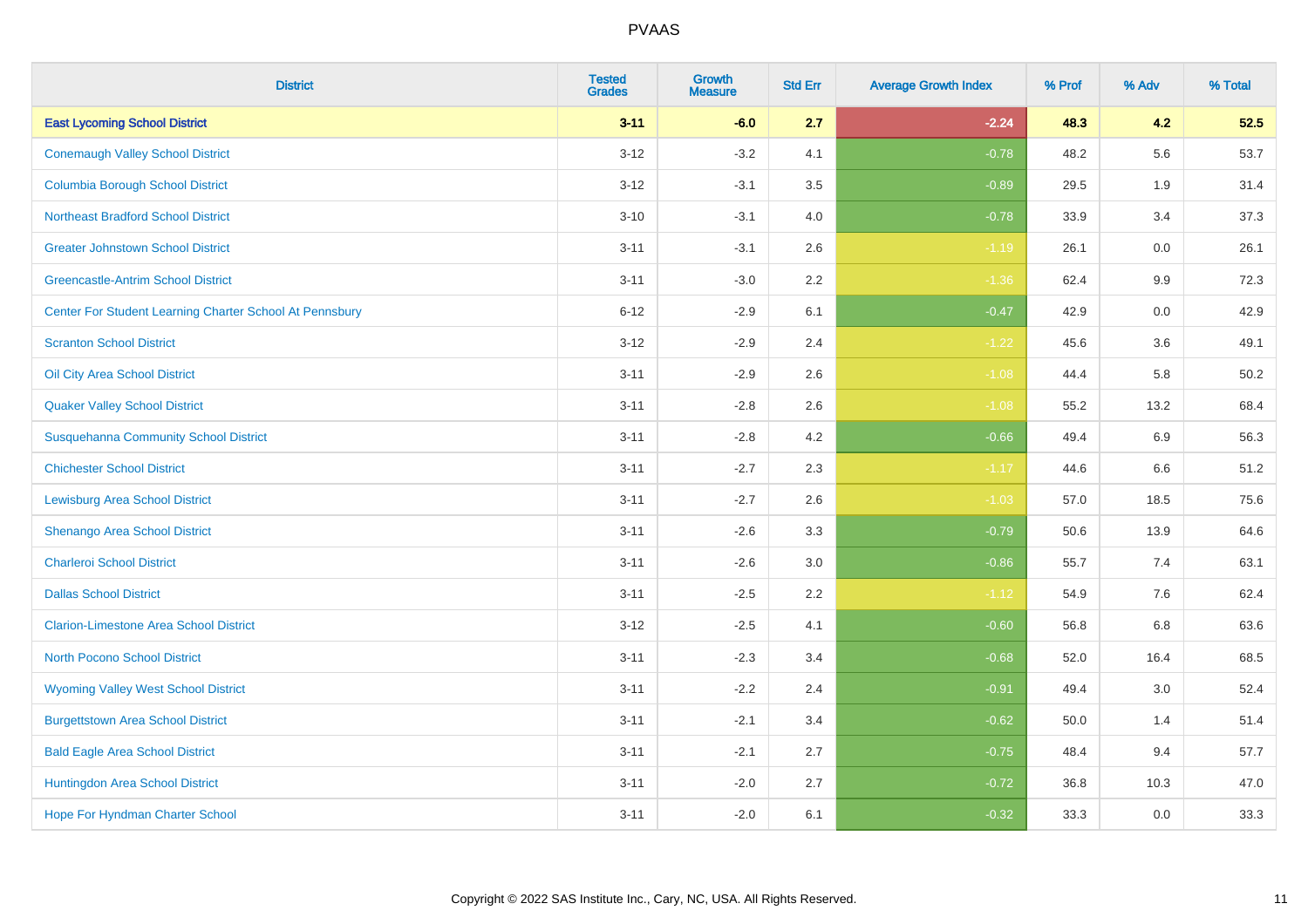| <b>District</b>                          | <b>Tested</b><br><b>Grades</b> | <b>Growth</b><br><b>Measure</b> | <b>Std Err</b> | <b>Average Growth Index</b> | % Prof | % Adv   | % Total |
|------------------------------------------|--------------------------------|---------------------------------|----------------|-----------------------------|--------|---------|---------|
| <b>East Lycoming School District</b>     | $3 - 11$                       | $-6.0$                          | 2.7            | $-2.24$                     | 48.3   | 4.2     | 52.5    |
| <b>Montour School District</b>           | $3 - 11$                       | $-1.8$                          | 2.1            | $-0.88$                     | 61.4   | 15.1    | 76.5    |
| <b>North Hills School District</b>       | $3 - 11$                       | $-1.8$                          | 1.8            | $-0.96$                     | 59.1   | 14.1    | 73.2    |
| <b>Phoenixville Area School District</b> | $3 - 11$                       | $-1.7$                          | 2.1            | $-0.83$                     | 59.9   | 10.6    | 70.5    |
| <b>Chartiers Valley School District</b>  | $3 - 11$                       | $-1.7$                          | 2.0            | $-0.81$                     | 54.7   | 8.4     | 63.1    |
| <b>Mid Valley School District</b>        | $3 - 10$                       | $-1.7$                          | 3.0            | $-0.55$                     | 45.1   | 7.8     | 52.9    |
| South Side Area School District          | $3 - 11$                       | $-1.6$                          | 3.3            | $-0.48$                     | 50.0   | 6.8     | 56.8    |
| <b>Cornell School District</b>           | $3 - 11$                       | $-1.6$                          | 5.0            | $-0.32$                     | 33.8   | 1.5     | 35.4    |
| <b>Lehighton Area School District</b>    | $3 - 11$                       | $-1.6$                          | 2.3            | $-0.70$                     | 51.1   | 5.6     | 56.7    |
| <b>Central Greene School District</b>    | $3 - 11$                       | $-1.6$                          | 2.8            | $-0.55$                     | 54.2   | $2.8\,$ | 57.0    |
| <b>Lebanon School District</b>           | $3 - 11$                       | $-1.6$                          | 1.9            | $-0.80$                     | 24.4   | 2.6     | 27.0    |
| <b>Sharpsville Area School District</b>  | $3 - 11$                       | $-1.4$                          | 3.5            | $-0.40$                     | 55.2   | 13.4    | 68.7    |
| <b>Seneca Valley School District</b>     | $3 - 11$                       | $-1.4$                          | 1.4            | $-0.99$                     | 57.2   | 11.4    | 68.6    |
| <b>Cheltenham School District</b>        | $3 - 11$                       | $-1.4$                          | 2.1            | $-0.67$                     | 46.1   | 10.0    | 56.1    |
| <b>Wyoming Area School District</b>      | $3 - 10$                       | $-1.3$                          | 2.6            | $-0.50$                     | 53.8   | 10.8    | 64.6    |
| <b>Bellwood-Antis School District</b>    | $3 - 10$                       | $-1.2$                          | 3.2            | $-0.39$                     | 55.1   | 10.1    | 65.2    |
| <b>Palmerton Area School District</b>    | $3 - 11$                       | $-1.2$                          | 3.0            | $-0.39$                     | 57.4   | $5.0\,$ | 62.4    |
| Mt Lebanon School District               | $3 - 11$                       | $-1.0$                          | 1.5            | $-0.70$                     | 61.9   | 24.0    | 85.9    |
| <b>North Schuylkill School District</b>  | $3 - 11$                       | $-1.0$                          | 2.4            | $-0.42$                     | 41.8   | 5.1     | 46.8    |
| <b>Manheim Township School District</b>  | $3 - 12$                       | $-0.9$                          | 1.6            | $-0.58$                     | 53.2   | 15.5    | 68.7    |
| <b>Lakeview School District</b>          | $3 - 11$                       | $-0.9$                          | 3.7            | $-0.24$                     | 60.3   | 3.2     | 63.5    |
| <b>Glendale School District</b>          | $3 - 10$                       | $-0.9$                          | 3.7            | $-0.24$                     | 50.0   | 5.4     | 55.4    |
| <b>Conewago Valley School District</b>   | $3 - 12$                       | $-0.9$                          | 2.0            | $-0.45$                     | 51.7   | 9.6     | 61.3    |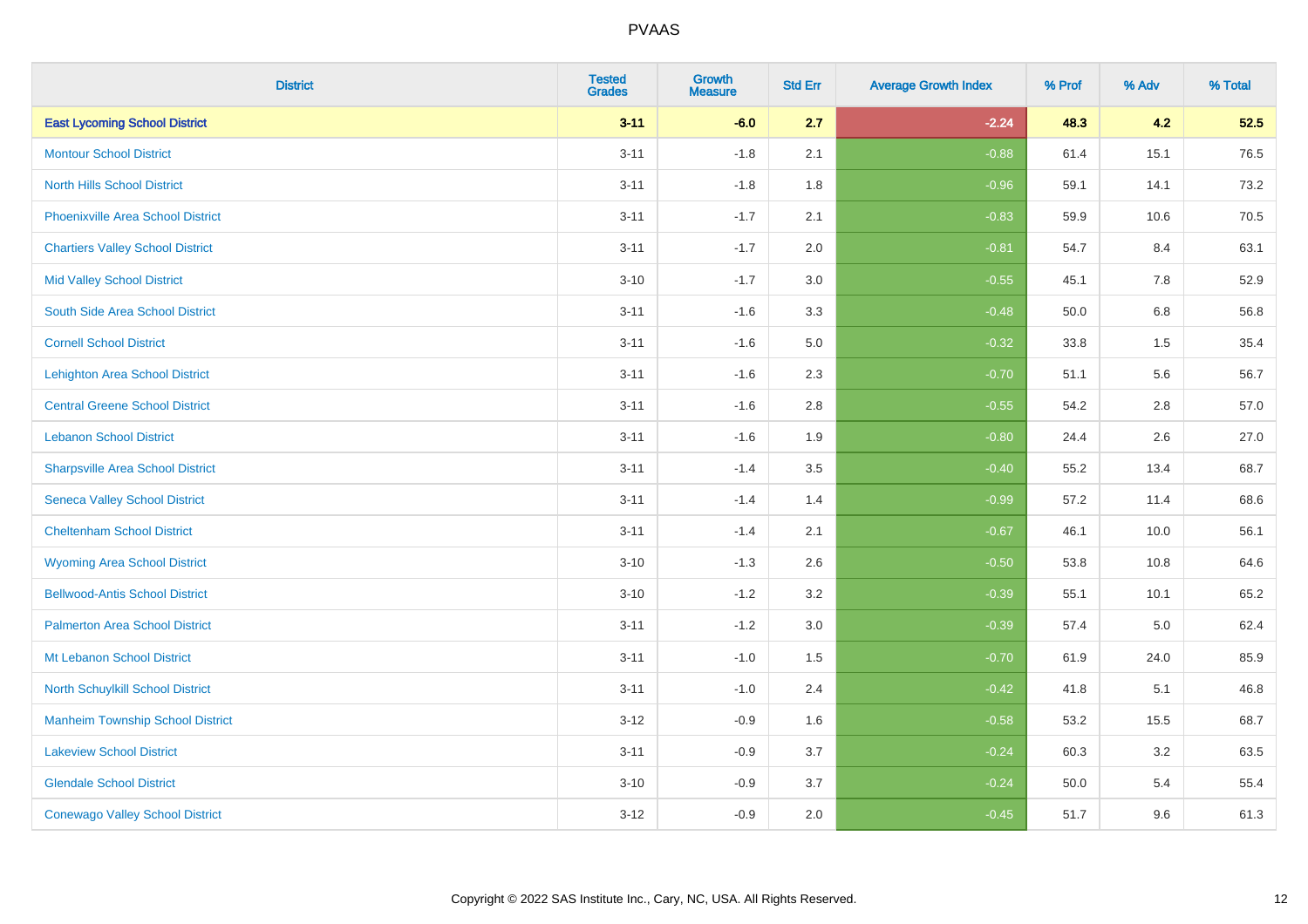| <b>District</b>                                    | <b>Tested</b><br><b>Grades</b> | <b>Growth</b><br><b>Measure</b> | <b>Std Err</b> | <b>Average Growth Index</b> | % Prof | % Adv   | % Total |
|----------------------------------------------------|--------------------------------|---------------------------------|----------------|-----------------------------|--------|---------|---------|
| <b>East Lycoming School District</b>               | $3 - 11$                       | $-6.0$                          | 2.7            | $-2.24$                     | 48.3   | 4.2     | 52.5    |
| <b>Elizabethtown Area School District</b>          | $3 - 12$                       | $-0.9$                          | 1.9            | $-0.47$                     | 50.0   | 11.2    | 61.2    |
| <b>Millville Area School District</b>              | $3 - 12$                       | $-0.9$                          | 4.7            | $-0.18$                     | 51.4   | 5.4     | 56.8    |
| <b>Bangor Area School District</b>                 | $3 - 12$                       | $-0.9$                          | 2.0            | $-0.43$                     | 44.3   | 4.7     | 49.0    |
| <b>Canon-Mcmillan School District</b>              | $3 - 11$                       | $-0.8$                          | 1.6            | $-0.50$                     | 58.7   | 15.9    | 74.6    |
| <b>Shaler Area School District</b>                 | $3 - 11$                       | $-0.8$                          | 1.9            | $-0.43$                     | 49.1   | 9.6     | 58.7    |
| <b>Albert Gallatin Area School District</b>        | $3 - 11$                       | $-0.8$                          | 2.4            | $-0.32$                     | 54.5   | 10.0    | 64.6    |
| <b>Westinghouse Arts Academy Charter School</b>    | $9 - 10$                       | $-0.7$                          | 3.6            | $-0.19$                     | 59.2   | 8.4     | 67.6    |
| <b>Achievement House Charter School</b>            | $7 - 11$                       | $-0.7$                          | 4.0            | $-0.17$                     | 32.5   | 2.6     | 35.1    |
| <b>Otto-Eldred School District</b>                 | $3 - 11$                       | $-0.7$                          | 4.2            | $-0.15$                     | 56.2   | $6.2\,$ | 62.5    |
| <b>Panther Valley School District</b>              | $3 - 12$                       | $-0.6$                          | 3.3            | $-0.19$                     | 47.9   | 4.3     | 52.1    |
| <b>Tuscarora School District</b>                   | $3 - 11$                       | $-0.6$                          | 2.3            | $-0.27$                     | 45.1   | 8.1     | 53.2    |
| <b>Girard School District</b>                      | $3 - 11$                       | $-0.6$                          | 2.7            | $-0.22$                     | 53.9   | 15.6    | 69.6    |
| <b>Mount Carmel Area School District</b>           | $3 - 11$                       | $-0.6$                          | 3.1            | $-0.18$                     | 45.3   | 2.1     | 47.4    |
| <b>Central Fulton School District</b>              | $3 - 11$                       | $-0.5$                          | 3.5            | $-0.14$                     | 51.4   | 8.6     | 60.0    |
| Philadelphia Electrical & Tech Charter High School | $10 - 10$                      | $-0.5$                          | 2.9            | $-0.15$                     | 8.8    | 0.0     | 8.8     |
| <b>Blue Ridge School District</b>                  | $3 - 11$                       | $-0.5$                          | 3.6            | $-0.12$                     | 44.6   | 3.1     | 47.7    |
| <b>Oley Valley School District</b>                 | $3 - 11$                       | $-0.4$                          | 2.8            | $-0.15$                     | 43.1   | 12.9    | 56.0    |
| <b>Harrisburg City School District</b>             | $3 - 11$                       | $-0.4$                          | 2.1            | $-0.19$                     | 15.1   | 0.4     | 15.5    |
| <b>Penn Manor School District</b>                  | $3 - 11$                       | $-0.4$                          | 1.6            | $-0.25$                     | 51.9   | 12.6    | 64.5    |
| New Kensington-Arnold School District              | $3 - 11$                       | $-0.4$                          | 3.8            | $-0.10$                     | 40.7   | 3.7     | 44.4    |
| <b>Crestwood School District</b>                   | $3 - 11$                       | $-0.4$                          | 2.4            | $-0.17$                     | 57.4   | 17.0    | 74.4    |
| <b>Southern Lehigh School District</b>             | $3 - 11$                       | $-0.4$                          | 2.3            | $-0.17$                     | 66.1   | 11.9    | 78.0    |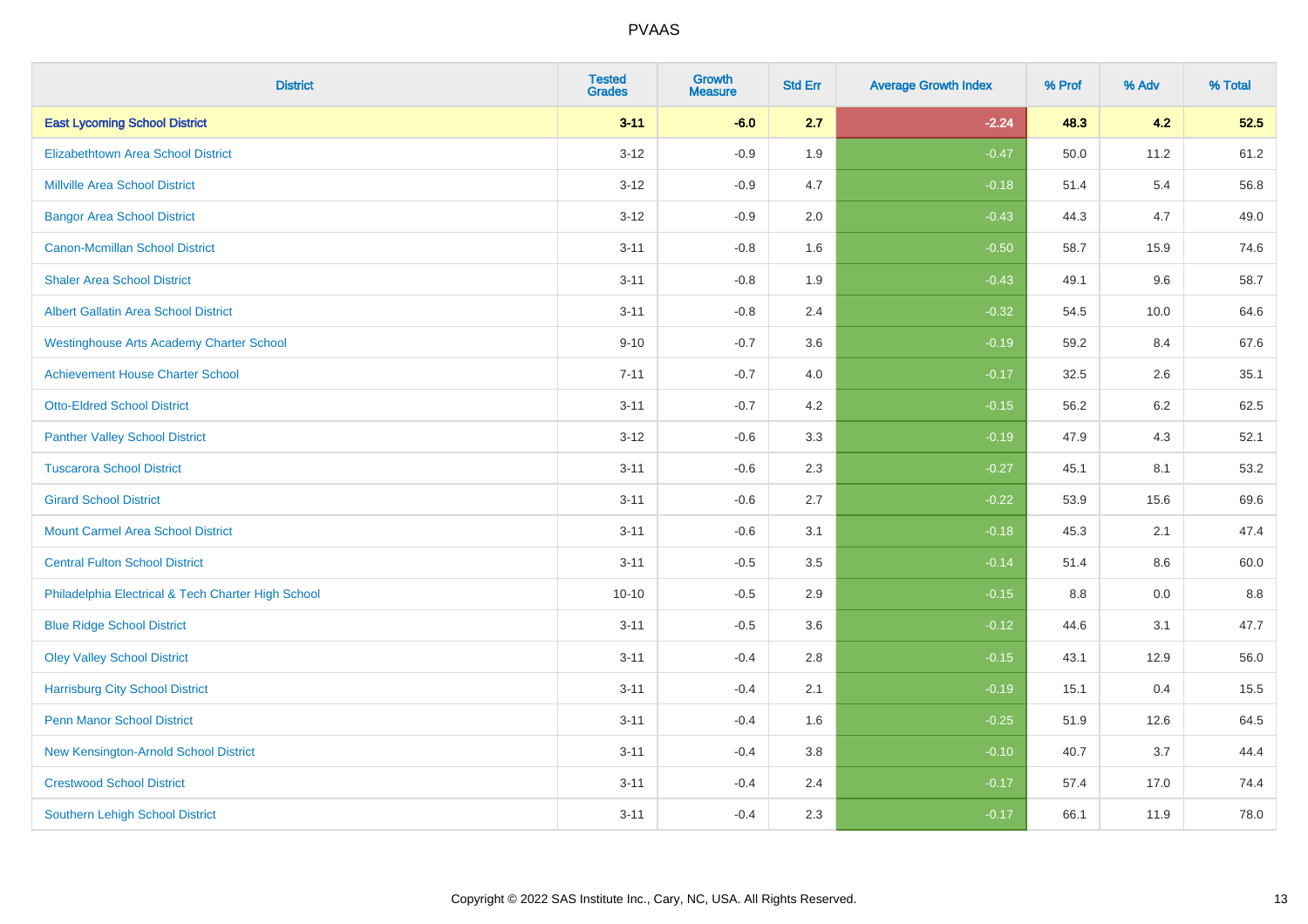| <b>District</b>                          | <b>Tested</b><br><b>Grades</b> | <b>Growth</b><br><b>Measure</b> | <b>Std Err</b> | <b>Average Growth Index</b> | % Prof | % Adv | % Total |
|------------------------------------------|--------------------------------|---------------------------------|----------------|-----------------------------|--------|-------|---------|
| <b>East Lycoming School District</b>     | $3 - 11$                       | $-6.0$                          | 2.7            | $-2.24$                     | 48.3   | 4.2   | 52.5    |
| <b>Bellefonte Area School District</b>   | $3 - 11$                       | $-0.4$                          | 2.2            | $-0.17$                     | 47.6   | 10.6  | 58.2    |
| <b>Avella Area School District</b>       | $3 - 12$                       | $-0.3$                          | 4.7            | $-0.05$                     | 49.3   | 14.5  | 63.8    |
| <b>Chester-Upland School District</b>    | $3 - 11$                       | $-0.3$                          | 2.7            | $-0.09$                     | 13.8   | 0.8   | 14.6    |
| <b>Mercer Area School District</b>       | $3 - 11$                       | $-0.2$                          | 3.3            | $-0.06$                     | 56.0   | 8.0   | 64.0    |
| <b>Kutztown Area School District</b>     | $3 - 12$                       | $-0.2$                          | 3.2            | $-0.05$                     | 55.4   | 13.3  | 68.7    |
| <b>Warren County School District</b>     | $3 - 11$                       | $-0.1$                          | 1.8            | $-0.06$                     | 37.2   | 5.3   | 42.6    |
| <b>Susquenita School District</b>        | $3 - 11$                       | $-0.1$                          | 2.8            | $-0.01$                     | 47.7   | 10.1  | 57.8    |
| <b>Penn Cambria School District</b>      | $3 - 11$                       | $-0.0$                          | 2.7            | $-0.01$                     | 61.5   | 7.7   | 69.2    |
| <b>Wilkes-Barre Area School District</b> | $3 - 11$                       | 0.1                             | 3.2            | 0.02                        | 35.5   | 5.4   | 40.9    |
| East Stroudsburg Area School District    | $3 - 11$                       | 0.1                             | 1.6            | 0.05                        | 45.8   | 7.8   | 53.6    |
| <b>Hempfield School District</b>         | $3 - 11$                       | 0.1                             | 1.4            | 0.08                        | 58.2   | 9.9   | 68.2    |
| <b>West Branch Area School District</b>  | $3 - 11$                       | 0.2                             | 3.8            | 0.05                        | 47.2   | 1.9   | 49.1    |
| Northern Lebanon School District         | $3 - 11$                       | 0.4                             | 2.5            | 0.15                        | 28.0   | 3.0   | 31.0    |
| <b>Danville Area School District</b>     | $3 - 11$                       | 0.4                             | 2.6            | 0.15                        | 57.4   | 18.4  | 75.7    |
| <b>Jersey Shore Area School District</b> | $3 - 11$                       | 0.5                             | 2.6            | 0.21                        | 47.1   | 9.2   | 56.2    |
| <b>Reynolds School District</b>          | $3 - 10$                       | 0.5                             | 3.4            | 0.16                        | 52.1   | 7.0   | 59.2    |
| <b>Brockway Area School District</b>     | $3 - 11$                       | 0.6                             | 3.6            | 0.16                        | 49.2   | 7.7   | 56.9    |
| <b>Smethport Area School District</b>    | $3 - 12$                       | 0.6                             | 3.9            | 0.15                        | 37.0   | 1.8   | 38.9    |
| <b>Greater Latrobe School District</b>   | $3 - 11$                       | 0.6                             | 1.9            | 0.31                        | 55.5   | 14.1  | 69.5    |
| <b>Lower Dauphin School District</b>     | $3 - 11$                       | 0.6                             | 1.9            | 0.33                        | 49.2   | 12.6  | 61.8    |
| <b>Bloomsburg Area School District</b>   | $3 - 10$                       | 0.7                             | 3.0            | 0.23                        | 55.9   | 11.8  | 67.6    |
| Insight PA Cyber Charter School          | $3 - 11$                       | 0.7                             | 5.7            | 0.12                        | 50.0   | 4.8   | 54.8    |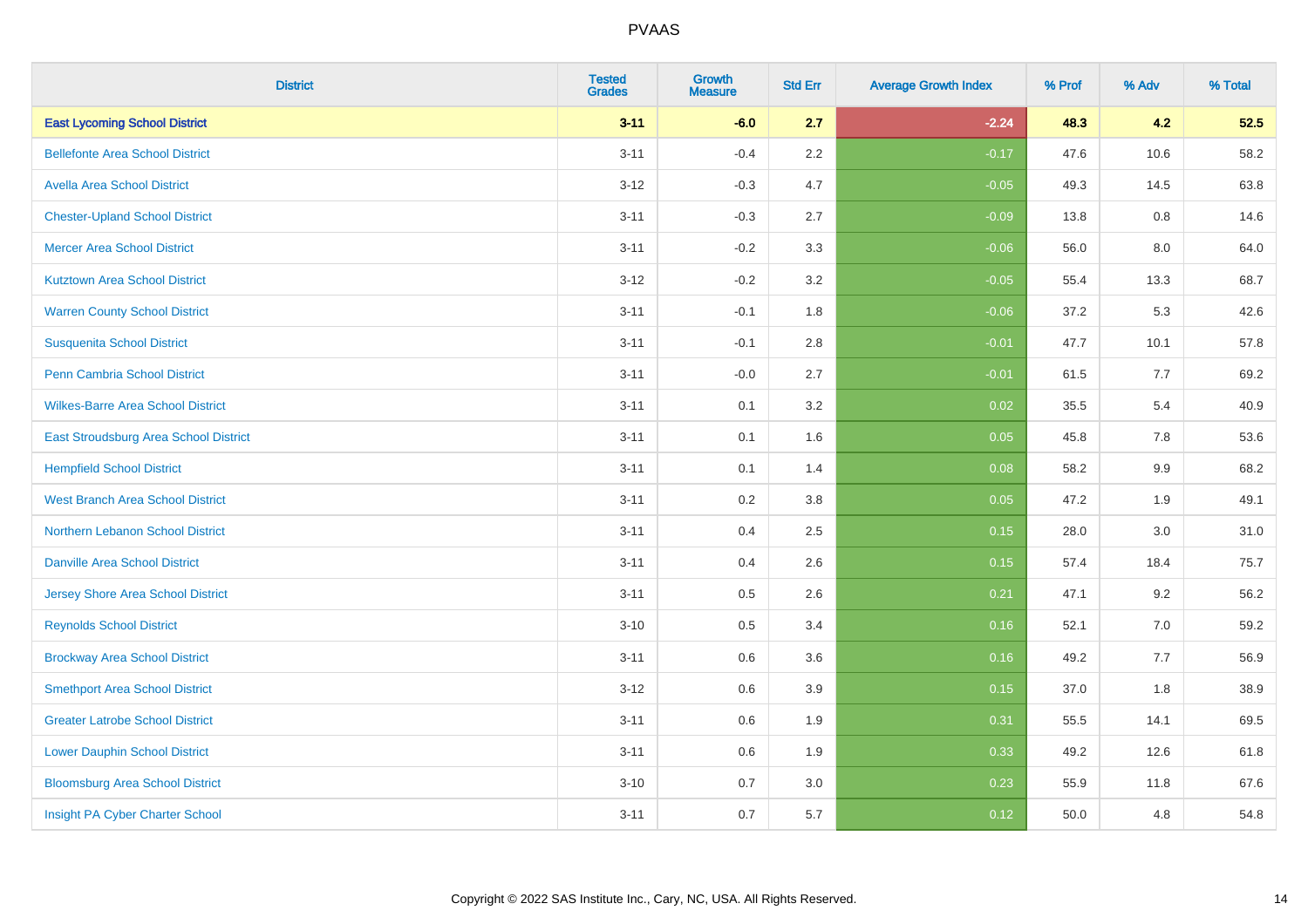| <b>District</b>                               | <b>Tested</b><br><b>Grades</b> | <b>Growth</b><br><b>Measure</b> | <b>Std Err</b> | <b>Average Growth Index</b> | % Prof | % Adv   | % Total |
|-----------------------------------------------|--------------------------------|---------------------------------|----------------|-----------------------------|--------|---------|---------|
| <b>East Lycoming School District</b>          | $3 - 11$                       | $-6.0$                          | 2.7            | $-2.24$                     | 48.3   | 4.2     | 52.5    |
| Lehigh Valley Academy Regional Charter School | $3 - 11$                       | 0.7                             | 2.3            | 0.32                        | 46.3   | $5.0\,$ | 51.4    |
| <b>Greenville Area School District</b>        | $3 - 11$                       | 0.7                             | 2.9            | 0.26                        | 53.4   | 6.9     | 60.3    |
| <b>Gateway School District</b>                | $3 - 11$                       | 0.8                             | 2.2            | 0.38                        | 52.1   | 13.8    | 65.9    |
| <b>Wyomissing Area School District</b>        | $3 - 12$                       | 0.8                             | 2.6            | 0.33                        | 55.7   | 17.6    | 73.3    |
| <b>Wallingford-Swarthmore School District</b> | $3 - 10$                       | 0.9                             | 2.4            | 0.38                        | 64.4   | 22.7    | 87.1    |
| South Eastern School District                 | $3 - 11$                       | 0.9                             | 2.4            | 0.39                        | 54.8   | 6.6     | 61.4    |
| <b>Radnor Township School District</b>        | $3 - 12$                       | 1.0                             | 2.1            | 0.50                        | 65.0   | 23.2    | 88.2    |
| <b>Lakeland School District</b>               | $3 - 11$                       | 1.1                             | 2.8            | 0.38                        | 48.6   | 3.7     | 52.3    |
| <b>Upper Adams School District</b>            | $3 - 11$                       | 1.3                             | 2.9            | 0.47                        | 55.2   | 8.6     | 63.8    |
| <b>Schuylkill Valley School District</b>      | $3 - 11$                       | 1.4                             | 2.5            | 0.56                        | 55.1   | 10.2    | 65.3    |
| <b>Newport School District</b>                | $3 - 12$                       | 1.4                             | 3.5            | 0.41                        | 51.5   | 10.3    | 61.8    |
| <b>Tussey Mountain School District</b>        | $3 - 12$                       | 1.5                             | 3.7            | 0.40                        | 38.6   | 1.8     | 40.4    |
| <b>Central Bucks School District</b>          | $3 - 11$                       | 1.6                             | 0.9            | 1.66                        | 63.0   | 16.8    | 79.8    |
| <b>Bensalem Township School District</b>      | $3 - 11$                       | 1.6                             | 1.6            | 0.98                        | 38.8   | 8.3     | 47.1    |
| <b>Athens Area School District</b>            | $3 - 11$                       | 1.6                             | 2.5            | 0.64                        | 46.9   | $7.6\,$ | 54.5    |
| <b>Purchase Line School District</b>          | $3 - 12$                       | 1.7                             | 3.5            | 0.47                        | 43.1   | 5.4     | 48.5    |
| South Fayette Township School District        | $3 - 11$                       | 1.7                             | 2.0            | 0.88                        | 61.0   | 26.5    | 87.6    |
| <b>Baldwin-Whitehall School District</b>      | $3 - 11$                       | 1.8                             | 1.9            | 0.94                        | 58.6   | 8.6     | 67.1    |
| <b>Laurel School District</b>                 | $3 - 11$                       | 1.8                             | 3.1            | 0.59                        | 70.1   | 2.3     | 72.4    |
| <b>West Jefferson Hills School District</b>   | $3 - 11$                       | 1.8                             | 2.1            | 0.88                        | 55.7   | 20.8    | 76.4    |
| <b>Williamsport Area School District</b>      | $3 - 11$                       | 1.9                             | 1.8            | 1.04                        | 44.1   | 12.8    | 56.9    |
| <b>Union Area School District</b>             | $3 - 11$                       | 1.9                             | 4.3            | 0.44                        | 61.5   | 0.0     | 61.5    |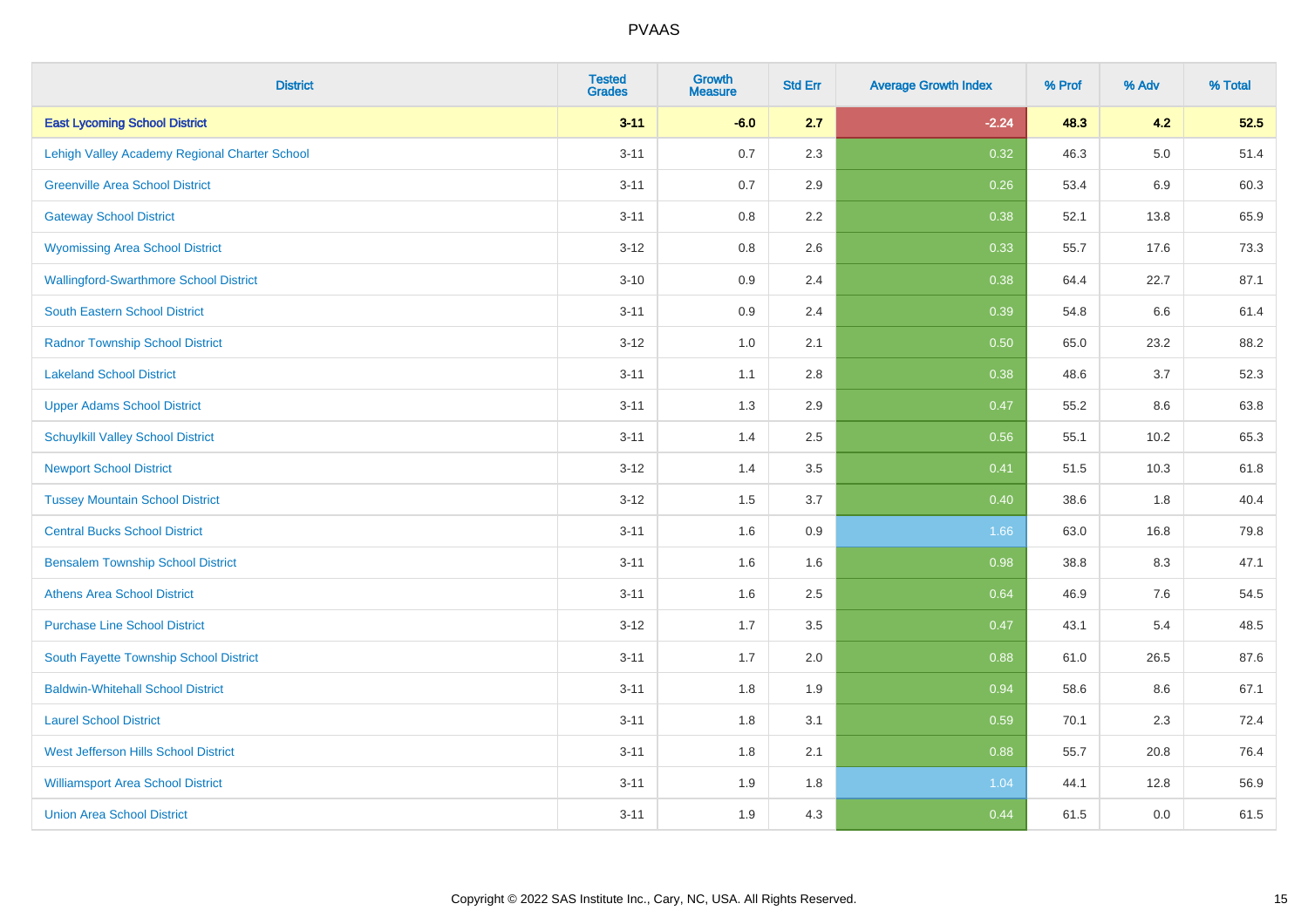| <b>District</b>                                | <b>Tested</b><br><b>Grades</b> | <b>Growth</b><br><b>Measure</b> | <b>Std Err</b> | <b>Average Growth Index</b> | % Prof | % Adv | % Total |
|------------------------------------------------|--------------------------------|---------------------------------|----------------|-----------------------------|--------|-------|---------|
| <b>East Lycoming School District</b>           | $3 - 11$                       | $-6.0$                          | 2.7            | $-2.24$                     | 48.3   | 4.2   | 52.5    |
| <b>Franklin Regional School District</b>       | $3 - 11$                       | 2.0                             | 1.9            | 1.02                        | 66.7   | 15.5  | 82.1    |
| <b>Marple Newtown School District</b>          | $3 - 11$                       | 2.0                             | 2.4            | 0.81                        | 57.6   | 12.8  | 70.4    |
| <b>Lower Moreland Township School District</b> | $3 - 11$                       | 2.0                             | 2.2            | 0.95                        | 62.8   | 17.0  | 79.8    |
| <b>Mastery Charter School - Thomas Campus</b>  | $3 - 10$                       | 2.1                             | 6.2            | 0.33                        | 28.6   | 0.0   | 28.6    |
| <b>Mcguffey School District</b>                | $3 - 11$                       | 2.1                             | 2.6            | 0.81                        | 57.7   | 3.1   | 60.8    |
| <b>Manheim Central School District</b>         | $3 - 11$                       | 2.1                             | 2.1            | 1.01                        | 53.2   | 11.6  | 64.8    |
| <b>United School District</b>                  | $3 - 11$                       | 2.1                             | 3.4            | 0.63                        | 60.3   | 6.6   | 66.9    |
| Northwestern Lehigh School District            | $3 - 11$                       | 2.2                             | 2.3            | 0.93                        | 53.3   | 9.7   | 63.0    |
| <b>Galeton Area School District</b>            | $3 - 11$                       | 2.2                             | 5.3            | 0.42                        | 41.3   | 4.4   | 45.6    |
| <b>Roberto Clemente Charter School</b>         | $3 - 12$                       | 2.2                             | 4.9            | 0.45                        | 27.5   | 5.0   | 32.5    |
| <b>Hanover Area School District</b>            | $3 - 11$                       | 2.2                             | 4.6            | 0.48                        | 42.9   | 5.7   | 48.6    |
| <b>Union School District</b>                   | $3 - 12$                       | 2.3                             | 4.2            | 0.54                        | 32.6   | 7.0   | 39.5    |
| <b>Tunkhannock Area School District</b>        | $3 - 11$                       | 2.3                             | 2.2            | 1.01                        | 44.9   | 9.6   | 54.6    |
| <b>Camp Hill School District</b>               | $3 - 12$                       | 2.3                             | 3.0            | 0.78                        | 53.6   | 17.5  | 71.1    |
| <b>Bedford Area School District</b>            | $3 - 11$                       | 2.5                             | 2.6            | 0.93                        | 48.5   | 10.0  | 58.5    |
| Mastery Charter High School-Lenfest Campus     | $7 - 11$                       | 2.5                             | 5.7            | 0.43                        | 40.0   | 0.0   | 40.0    |
| <b>Methacton School District</b>               | $3 - 11$                       | 2.5                             | 1.7            | 1.43                        | 62.5   | 16.4  | 79.0    |
| <b>Armstrong School District</b>               | $3 - 11$                       | 2.6                             | 1.7            | 1.53                        | 51.5   | 6.1   | 57.6    |
| <b>Hopewell Area School District</b>           | $3 - 11$                       | 2.6                             | 2.7            | 0.97                        | 58.4   | 4.0   | 62.4    |
| <b>Pottsgrove School District</b>              | $3 - 11$                       | 2.8                             | 2.0            | 1.35                        | 44.0   | 10.0  | 53.9    |
| <b>Forbes Road School District</b>             | $3 - 11$                       | 2.8                             | 5.1            | 0.56                        | 41.4   | 10.3  | 51.7    |
| <b>Central Cambria School District</b>         | $3 - 11$                       | 3.0                             | 2.5            | 1.17                        | 56.2   | 9.7   | 66.0    |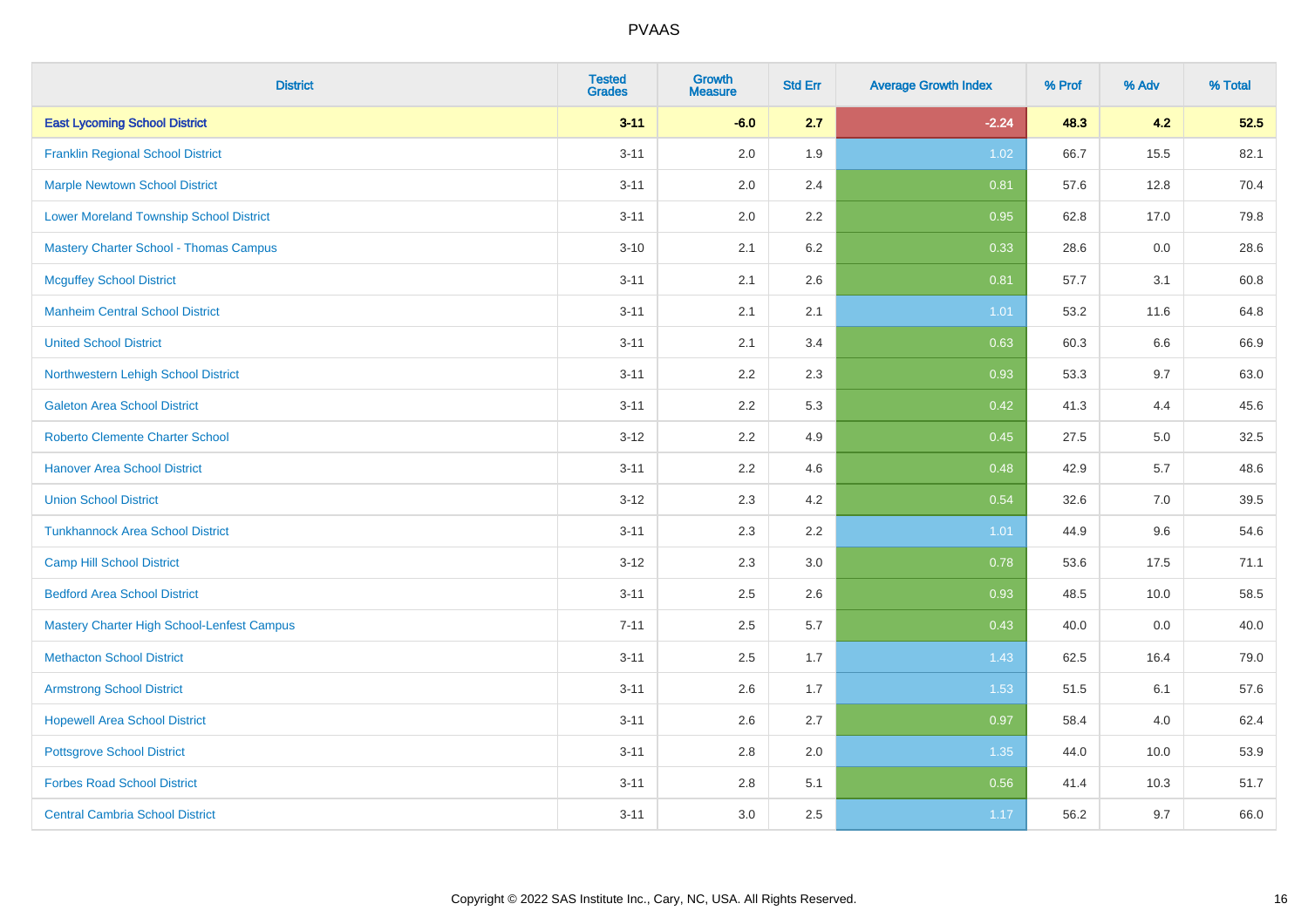| <b>District</b>                                    | <b>Tested</b><br><b>Grades</b> | <b>Growth</b><br><b>Measure</b> | <b>Std Err</b> | <b>Average Growth Index</b> | % Prof | % Adv | % Total |
|----------------------------------------------------|--------------------------------|---------------------------------|----------------|-----------------------------|--------|-------|---------|
| <b>East Lycoming School District</b>               | $3 - 11$                       | $-6.0$                          | 2.7            | $-2.24$                     | 48.3   | 4.2   | 52.5    |
| <b>General Mclane School District</b>              | $3 - 11$                       | 3.1                             | 2.9            | 1.07                        | 62.3   | 4.9   | 67.2    |
| <b>Millcreek Township School District</b>          | $3 - 11$                       | 3.1                             | 1.5            | 2.06                        | 55.6   | 14.2  | 69.7    |
| <b>Keystone School District</b>                    | $3 - 11$                       | 3.1                             | 3.3            | 0.94                        | 50.6   | 6.5   | 57.1    |
| <b>Pleasant Valley School District</b>             | $3 - 11$                       | 3.1                             | 2.0            | 1.57                        | 57.2   | 5.5   | 62.8    |
| <b>Donegal School District</b>                     | $3 - 12$                       | 3.1                             | 2.4            | 1.29                        | 60.6   | 9.1   | 69.7    |
| <b>Woodland Hills School District</b>              | $3 - 12$                       | 3.2                             | 2.6            | 1.22                        | 31.4   | 3.6   | 35.0    |
| <b>Commodore Perry School District</b>             | $3 - 11$                       | 3.2                             | 5.5            | 0.58                        | 58.3   | 0.0   | 58.3    |
| <b>West York Area School District</b>              | $3 - 12$                       | 3.2                             | 2.3            | 1.38                        | 53.8   | 4.4   | 58.2    |
| Altoona Area School District                       | $3 - 12$                       | 3.3                             | 1.6            | 1.99                        | 47.7   | 8.2   | 55.9    |
| <b>Southeastern Greene School District</b>         | $3 - 10$                       | 3.3                             | 4.6            | 0.72                        | 57.6   | 6.1   | 63.6    |
| <b>Spring Cove School District</b>                 | $3 - 11$                       | 3.4                             | 2.5            | 1.33                        | 47.8   | 12.7  | 60.4    |
| <b>Fairview School District</b>                    | $3 - 11$                       | 3.4                             | 2.6            | 1.32                        | 57.2   | 17.6  | 74.8    |
| <b>Clairton City School District</b>               | $3 - 11$                       | 3.5                             | 3.7            | 0.95                        | 13.4   | 0.0   | 13.4    |
| <b>Lincoln Park Performing Arts Charter School</b> | $7 - 11$                       | 3.6                             | 2.5            | 1.42                        | 59.6   | 14.7  | 74.3    |
| <b>Conrad Weiser Area School District</b>          | $3 - 11$                       | 3.6                             | 2.2            | 1.63                        | 52.1   | 2.1   | 54.2    |
| <b>North Clarion County School District</b>        | $3 - 12$                       | 3.7                             | 4.3            | 0.85                        | 67.5   | 15.0  | 82.5    |
| <b>Hermitage School District</b>                   | $3 - 12$                       | 3.8                             | 2.4            | 1.60                        | 57.5   | 9.3   | 66.8    |
| <b>South Butler County School District</b>         | $3 - 10$                       | 3.9                             | 2.5            | 1.54                        | 53.1   | 16.6  | 69.7    |
| South Western School District                      | $3-12$                         | 3.9                             | 1.9            | 2.08                        | 60.2   | 8.1   | 68.3    |
| Esperanza Academy Charter School                   | $4 - 11$                       | 4.0                             | 2.5            | 1.61                        | 32.4   | 0.7   | 33.1    |
| Northampton Area School District                   | $3 - 11$                       | 4.0                             | 1.6            | 2.51                        | 52.3   | 10.8  | 63.1    |
| <b>Muhlenberg School District</b>                  | $3 - 10$                       | 4.0                             | 1.9            | 2.10                        | 34.2   | 2.6   | 36.8    |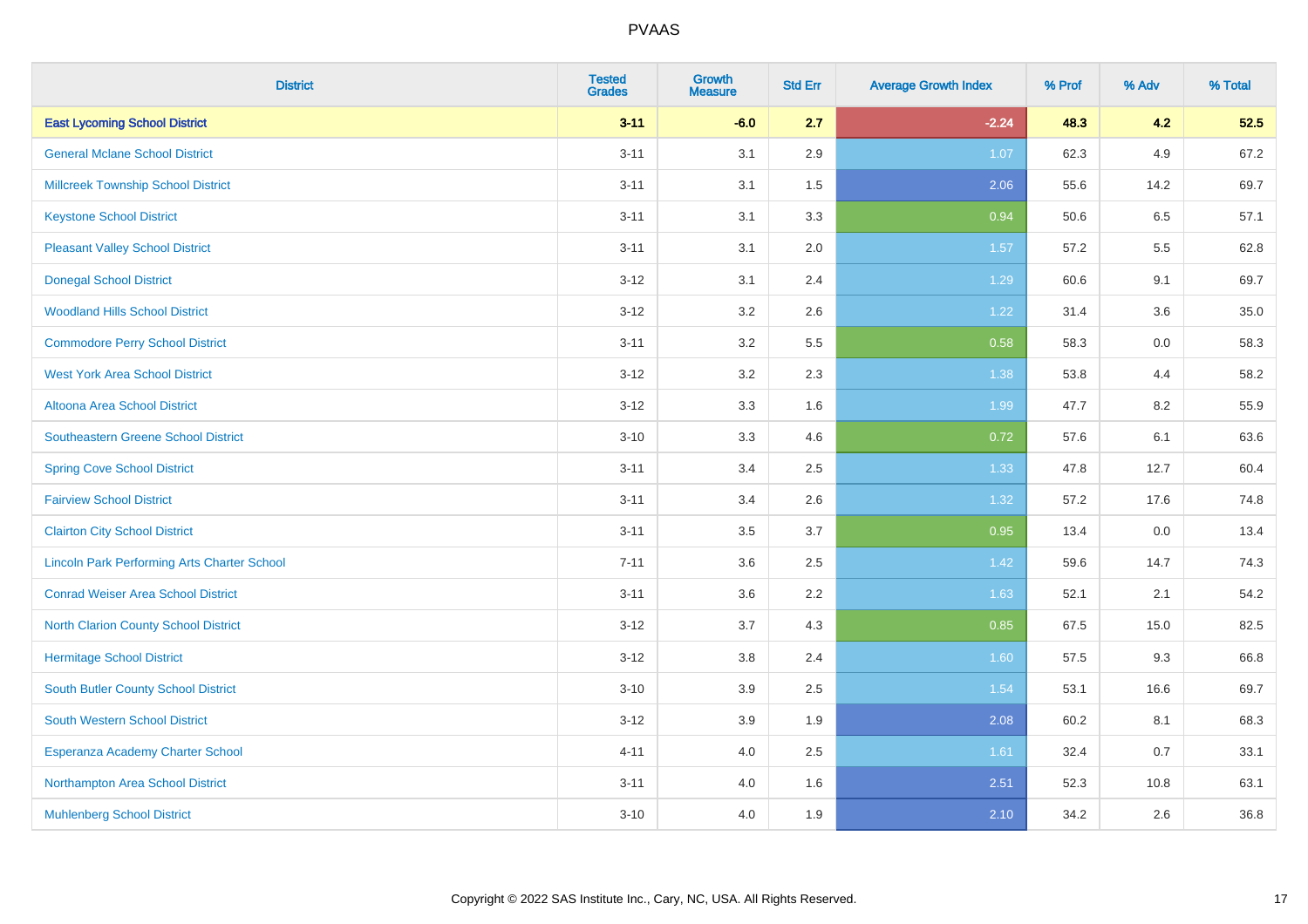| <b>District</b>                                 | <b>Tested</b><br><b>Grades</b> | <b>Growth</b><br><b>Measure</b> | <b>Std Err</b> | <b>Average Growth Index</b> | % Prof | % Adv | % Total |
|-------------------------------------------------|--------------------------------|---------------------------------|----------------|-----------------------------|--------|-------|---------|
| <b>East Lycoming School District</b>            | $3 - 11$                       | $-6.0$                          | 2.7            | $-2.24$                     | 48.3   | 4.2   | 52.5    |
| <b>Towanda Area School District</b>             | $3 - 11$                       | 4.0                             | 2.8            | 1.44                        | 39.4   | 6.6   | 46.0    |
| <b>Berlin Brothersvalley School District</b>    | $3 - 11$                       | 4.0                             | 4.2            | 0.96                        | 48.8   | 14.0  | 62.8    |
| <b>Neshaminy School District</b>                | $3 - 11$                       | 4.0                             | 1.3            | 3.02                        | 58.7   | 9.5   | 68.2    |
| <b>West Allegheny School District</b>           | $3 - 12$                       | 4.0                             | 2.1            | 1.96                        | 63.1   | 15.7  | 78.8    |
| Mastery Charter School - Shoemaker Campus       | $7 - 10$                       | 4.1                             | 3.0            | 1.34                        | 20.9   | 3.3   | 24.2    |
| <b>Line Mountain School District</b>            | $3 - 11$                       | 4.1                             | 3.2            | 1.27                        | 52.9   | 9.2   | 62.1    |
| <b>Governor Mifflin School District</b>         | $3 - 11$                       | 4.1                             | 1.8            | 2.33                        | 42.5   | 7.2   | 49.7    |
| <b>East Penn School District</b>                | $3 - 11$                       | 4.1                             | 1.3            | 3.27                        | 55.8   | 11.5  | 67.3    |
| <b>Ligonier Valley School District</b>          | $3 - 11$                       | 4.2                             | 3.1            | 1.34                        | 59.1   | 10.3  | 69.5    |
| <b>Loyalsock Township School District</b>       | $3 - 12$                       | 4.2                             | 2.8            | 1.47                        | 54.3   | 2.1   | 56.4    |
| <b>Punxsutawney Area School District</b>        | $3 - 11$                       | 4.2                             | 2.9            | 1.45                        | 55.0   | 5.5   | 60.6    |
| Meyersdale Area School District                 | $3 - 11$                       | 4.2                             | 4.0            | 1.07                        | 43.1   | 6.9   | 50.0    |
| <b>Laurel Highlands School District</b>         | $3 - 11$                       | 4.3                             | 2.4            | 1.81                        | 44.9   | 9.6   | 54.5    |
| <b>Central Dauphin School District</b>          | $3 - 11$                       | 4.4                             | 1.3            | 3.32                        | 53.3   | 7.4   | 60.7    |
| Leechburg Area School District                  | $3 - 11$                       | 4.4                             | 4.0            | 1.09                        | 47.8   | 19.6  | 67.4    |
| <b>Port Allegany School District</b>            | $3 - 11$                       | 4.4                             | 3.6            | 1.21                        | 28.1   | 9.4   | 37.5    |
| <b>Pottsville Area School District</b>          | $3 - 12$                       | 4.4                             | 2.3            | 1.94                        | 44.8   | 5.4   | 50.2    |
| <b>MaST Community Charter School II</b>         | $3 - 10$                       | 4.4                             | 3.2            | 1.37                        | 28.4   | 3.4   | 31.8    |
| <b>Burrell School District</b>                  | $3 - 11$                       | 4.5                             | 3.1            | 1.48                        | 58.5   | 13.8  | 72.3    |
| <b>Eastern Lancaster County School District</b> | $3-12$                         | 4.5                             | 2.2            | 2.09                        | 46.3   | 11.4  | 57.6    |
| <b>Harmony Area School District</b>             | $3 - 10$                       | 4.5                             | 6.3            | 0.72                        | 33.3   | 13.3  | 46.7    |
| <b>Hempfield Area School District</b>           | $3 - 12$                       | 4.6                             | 1.6            | 2.86                        | 53.5   | 20.1  | 73.6    |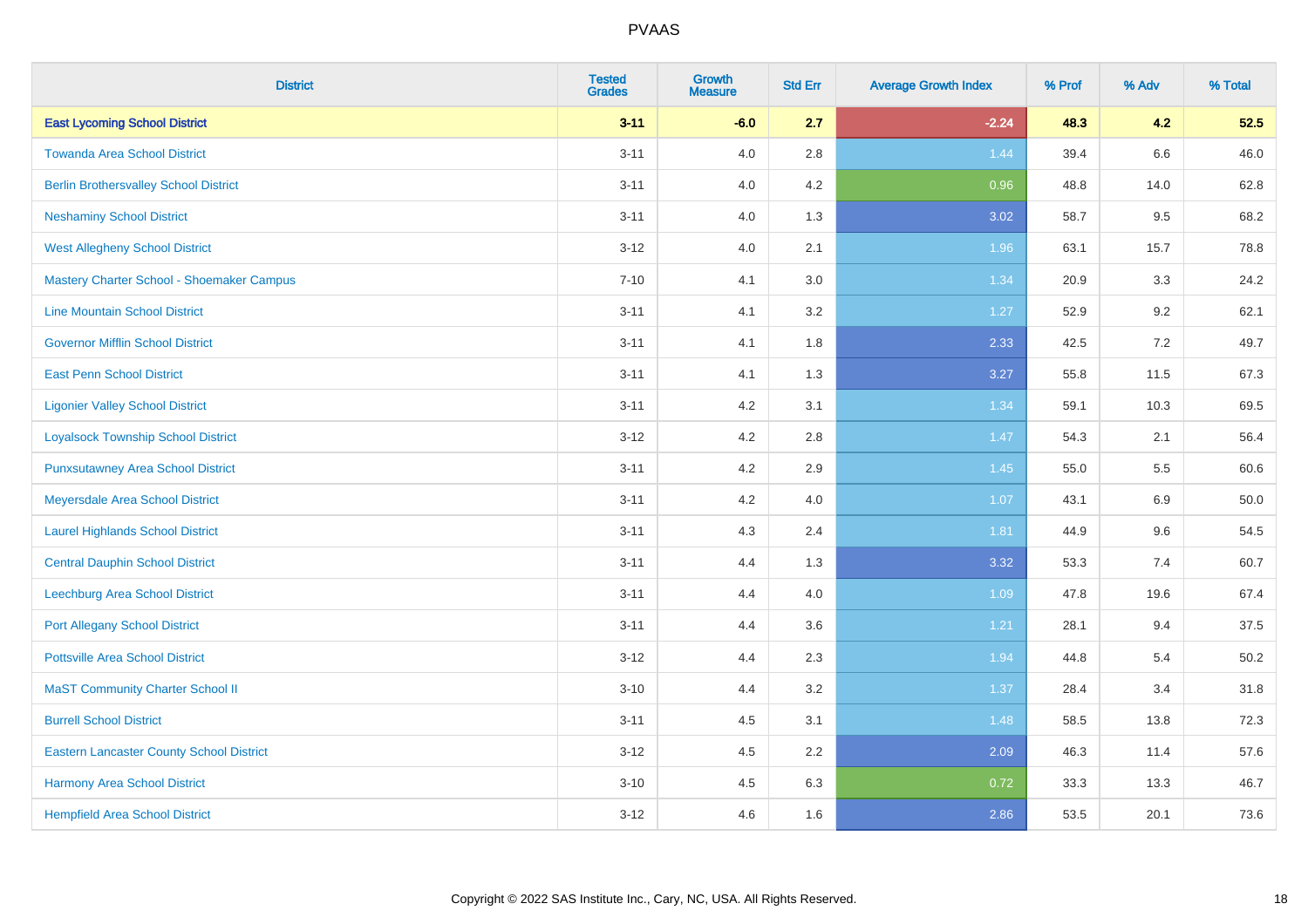| <b>District</b>                             | <b>Tested</b><br><b>Grades</b> | <b>Growth</b><br><b>Measure</b> | <b>Std Err</b> | <b>Average Growth Index</b> | % Prof | % Adv   | % Total |
|---------------------------------------------|--------------------------------|---------------------------------|----------------|-----------------------------|--------|---------|---------|
| <b>East Lycoming School District</b>        | $3 - 11$                       | $-6.0$                          | 2.7            | $-2.24$                     | 48.3   | 4.2     | 52.5    |
| Pennsylvania Leadership Charter School      | $3 - 11$                       | 4.6                             | 2.2            | 2.13                        | 55.4   | 11.2    | 66.7    |
| <b>Warrior Run School District</b>          | $3 - 11$                       | 4.6                             | 3.0            | 1.51                        | 40.9   | 8.1     | 49.0    |
| <b>New Brighton Area School District</b>    | $3 - 11$                       | 4.6                             | 3.1            | 1.47                        | 60.9   | 5.8     | 66.7    |
| <b>KIPP Dubois Charter School</b>           | $9 - 10$                       | 4.7                             | 3.3            | 1.40                        | 31.0   | 1.4     | 32.4    |
| <b>Blackhawk School District</b>            | $3 - 11$                       | 4.7                             | 2.3            | 2.01                        | 55.8   | $8.8\,$ | 64.6    |
| <b>Halifax Area School District</b>         | $3 - 11$                       | 4.7                             | 3.9            | 1.22                        | 61.5   | 9.6     | 71.2    |
| <b>Beaver Area School District</b>          | $3 - 10$                       | 4.7                             | 2.4            | 1.94                        | 57.4   | 16.8    | 74.2    |
| Urban Pathways 6-12 Charter School          | $6 - 11$                       | 4.8                             | 6.4            | 0.75                        | 28.6   | 0.0     | 28.6    |
| <b>Kennett Consolidated School District</b> | $3 - 11$                       | 4.8                             | 1.8            | 2.61                        | 52.5   | 10.7    | 63.2    |
| Morrisville Borough School District         | $3 - 11$                       | 4.8                             | 4.3            | $1.10$                      | 30.2   | 2.3     | 32.6    |
| <b>Central Valley School District</b>       | $3 - 10$                       | 4.8                             | 2.4            | 1.98                        | 56.9   | 9.0     | 65.9    |
| <b>Sharon City School District</b>          | $3 - 11$                       | 4.9                             | 2.6            | 1.87                        | 48.2   | 5.3     | 53.4    |
| <b>Everett Area School District</b>         | $3 - 11$                       | 5.0                             | 3.4            | 1.47                        | 60.5   | 1.3     | 61.8    |
| <b>West Shore School District</b>           | $3 - 12$                       | 5.0                             | 1.4            | 3.59                        | 54.2   | 9.4     | 63.6    |
| <b>Peters Township School District</b>      | $3 - 11$                       | 5.0                             | 1.8            | 2.76                        | 59.8   | 26.1    | 85.9    |
| <b>Hampton Township School District</b>     | $3 - 11$                       | 5.1                             | 2.2            | 2.35                        | 54.0   | 28.2    | 82.2    |
| <b>Grove City Area School District</b>      | $3 - 12$                       | 5.1                             | 2.4            | 2.09                        | 36.4   | 16.5    | 52.8    |
| <b>Warwick School District</b>              | $3 - 11$                       | 5.2                             | 1.9            | 2.76                        | 46.4   | 17.0    | 63.3    |
| <b>Hanover Public School District</b>       | $3 - 11$                       | 5.2                             | 2.8            | 1.83                        | 52.2   | 14.4    | 66.7    |
| <b>Parkland School District</b>             | $3 - 11$                       | 5.3                             | 1.2            | 4.30                        | 58.0   | 22.3    | 80.4    |
| <b>Allentown City School District</b>       | $3 - 12$                       | 5.3                             | 1.4            | 3.88                        | 25.3   | 2.7     | 28.0    |
| <b>New Foundations Charter School</b>       | $3 - 11$                       | 5.4                             | 2.2            | 2.41                        | 47.2   | 2.5     | 49.8    |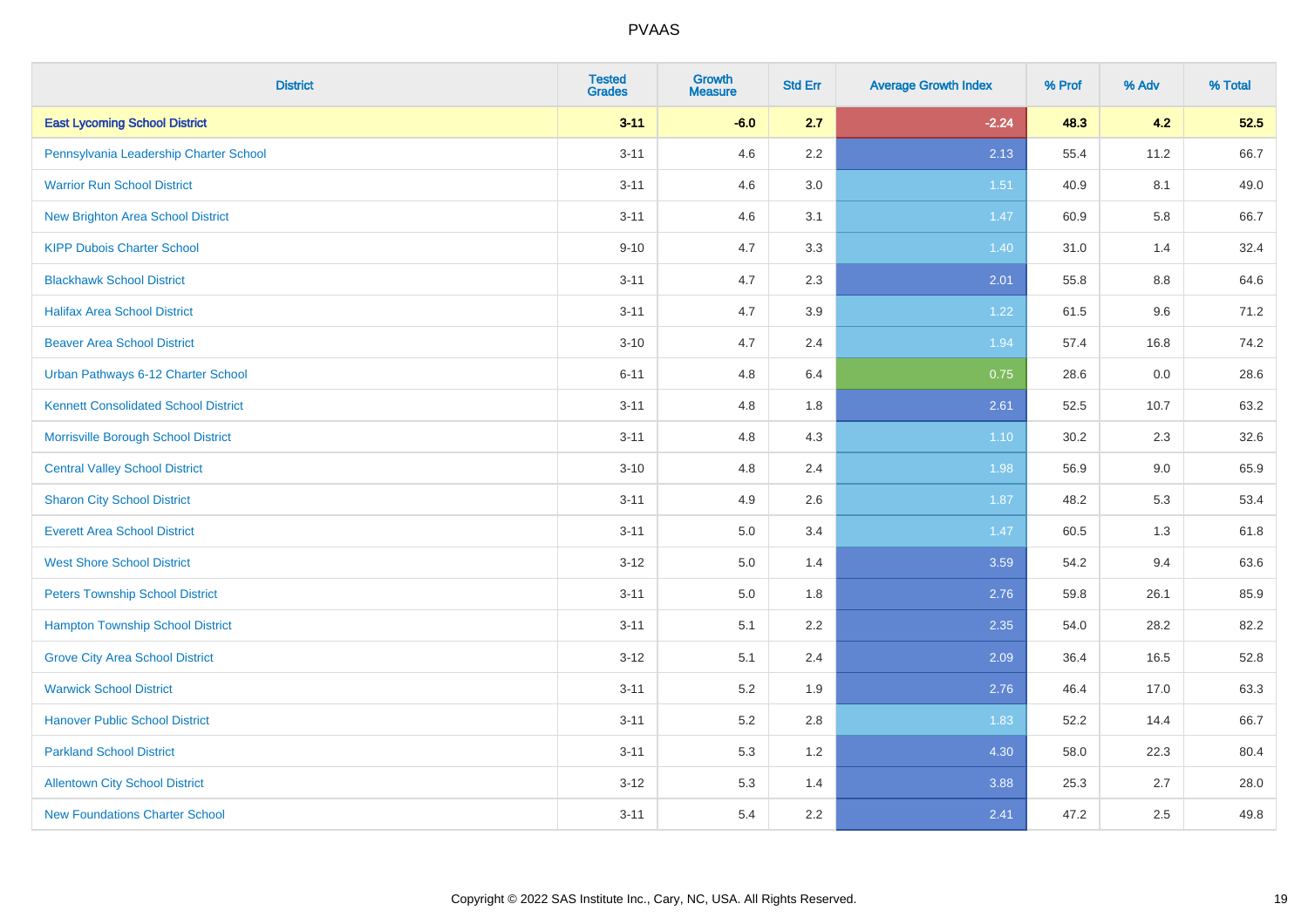| <b>District</b>                                  | <b>Tested</b><br><b>Grades</b> | <b>Growth</b><br><b>Measure</b> | <b>Std Err</b> | <b>Average Growth Index</b> | % Prof | % Adv | % Total |
|--------------------------------------------------|--------------------------------|---------------------------------|----------------|-----------------------------|--------|-------|---------|
| <b>East Lycoming School District</b>             | $3 - 11$                       | $-6.0$                          | 2.7            | $-2.24$                     | 48.3   | 4.2   | 52.5    |
| <b>Keystone Oaks School District</b>             | $3 - 11$                       | 5.5                             | 2.6            | 2.07                        | 53.2   | 12.1  | 65.4    |
| <b>Stroudsburg Area School District</b>          | $3 - 11$                       | $5.5\,$                         | 1.9            | 2.88                        | 48.1   | 4.2   | 52.3    |
| <b>Lehigh Career &amp; Technical Institute</b>   | $10 - 12$                      | 5.6                             | 5.6            | 0.99                        | 78.3   | 0.0   | 78.3    |
| Palmyra Area School District                     | $3 - 11$                       | 5.6                             | 1.9            | 2.96                        | 56.4   | 15.6  | 72.0    |
| <b>Western Wayne School District</b>             | $3 - 11$                       | 5.6                             | 2.9            | 1.93                        | 41.3   | 17.4  | 58.7    |
| <b>Spring Grove Area School District</b>         | $3 - 11$                       | 5.6                             | 2.1            | 2.68                        | 55.1   | 15.0  | 70.1    |
| <b>Ephrata Area School District</b>              | $3 - 11$                       | 5.6                             | 1.8            | 3.12                        | 54.7   | 9.5   | 64.2    |
| Mastery Charter School - Pickett Campus          | $6 - 10$                       | 5.6                             | 5.7            | 1.00                        | 27.8   | 0.0   | 27.8    |
| <b>Bethel Park School District</b>               | $3 - 11$                       | $5.6\,$                         | 1.8            | 3.18                        | 65.3   | 18.6  | 83.9    |
| <b>Mars Area School District</b>                 | $3 - 10$                       | 5.7                             | 2.1            | 2.75                        | 57.9   | 18.2  | 76.1    |
| <b>Bentworth School District</b>                 | $3 - 11$                       | 5.7                             | 3.2            | 1.75                        | 44.2   | 19.5  | 63.6    |
| <b>Penncrest School District</b>                 | $3 - 11$                       | 5.7                             | 2.2            | 2.57                        | 47.2   | 7.1   | 54.3    |
| Daniel Boone Area School District                | $3 - 12$                       | 5.7                             | 2.0            | 2.88                        | 51.0   | 11.5  | 62.6    |
| <b>Tidioute Community Charter School</b>         | $3 - 11$                       | 5.7                             | 5.1            | 1.11                        | 34.4   | 21.9  | 56.2    |
| 21st Century Cyber Charter School                | $6 - 12$                       | 5.7                             | 2.3            | 2.50                        | 56.7   | 8.3   | 65.0    |
| Capital Area School for the Arts Charter School  | $9 - 11$                       | 5.8                             | 4.1            | 1.39                        | 59.3   | 18.6  | 78.0    |
| Community Academy Of Philadelphia Charter School | $3 - 11$                       | 5.8                             | 2.7            | 2.12                        | 26.7   | 0.9   | 27.6    |
| <b>Agora Cyber Charter School</b>                | $3 - 11$                       | 5.8                             | 2.6            | 2.28                        | 42.8   | 6.6   | 49.4    |
| <b>Collegium Charter School</b>                  | $3 - 10$                       | 5.9                             | 2.5            | 2.33                        | 38.1   | 7.9   | 46.0    |
| Mechanicsburg Area School District               | $3 - 11$                       | 5.9                             | 1.8            | 3.29                        | 57.2   | 13.7  | 70.9    |
| Northeastern York School District                | $3 - 11$                       | 5.9                             | 2.0            | 3.03                        | 51.1   | 16.6  | 67.6    |
| <b>Uniontown Area School District</b>            | $3 - 11$                       | 6.0                             | 3.2            | 1.87                        | 62.4   | 5.9   | 68.2    |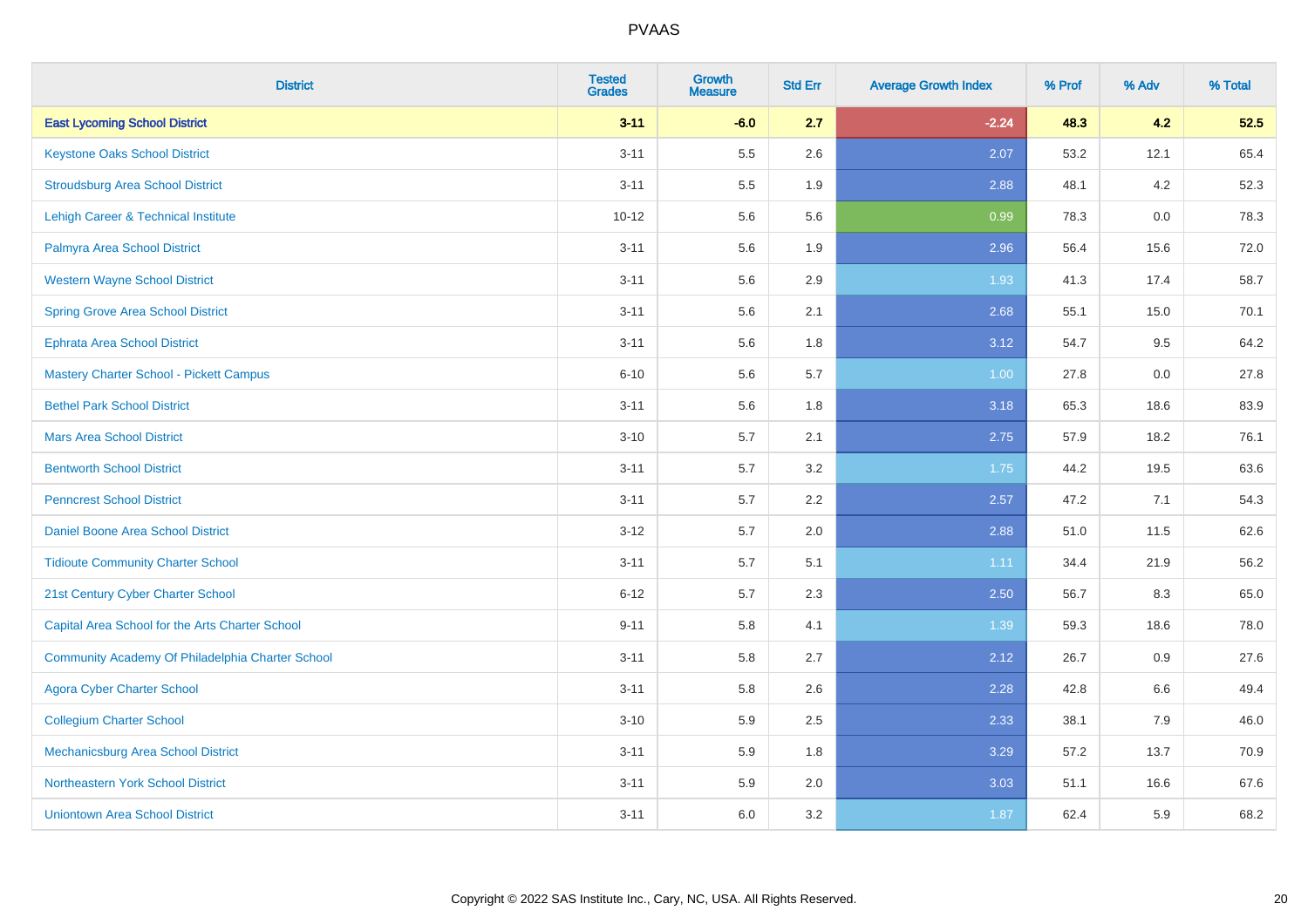| <b>District</b>                               | <b>Tested</b><br><b>Grades</b> | <b>Growth</b><br><b>Measure</b> | <b>Std Err</b> | <b>Average Growth Index</b> | % Prof | % Adv | % Total |
|-----------------------------------------------|--------------------------------|---------------------------------|----------------|-----------------------------|--------|-------|---------|
| <b>East Lycoming School District</b>          | $3 - 11$                       | $-6.0$                          | 2.7            | $-2.24$                     | 48.3   | 4.2   | 52.5    |
| <b>Hollidaysburg Area School District</b>     | $3 - 11$                       | 6.0                             | 2.1            | 2.88                        | 57.1   | 12.3  | 69.4    |
| <b>Wilson Area School District</b>            | $3 - 11$                       | 6.0                             | 2.6            | 2.30                        | 48.7   | 8.5   | 57.2    |
| <b>Spring-Ford Area School District</b>       | $3 - 11$                       | $6.0\,$                         | 1.3            | 4.46                        | 60.8   | 16.5  | 77.4    |
| <b>Dover Area School District</b>             | $3-12$                         | 6.0                             | 2.1            | 2.94                        | 52.2   | 6.0   | 58.2    |
| <b>Connellsville Area School District</b>     | $3 - 11$                       | 6.1                             | 2.0            | 3.05                        | 45.4   | 7.8   | 53.2    |
| <b>Whitehall-Coplay School District</b>       | $3 - 11$                       | 6.1                             | 1.8            | 3.45                        | 49.3   | 7.4   | 56.6    |
| <b>Millersburg Area School District</b>       | $3 - 11$                       | 6.2                             | 3.8            | 1.63                        | 51.8   | 7.4   | 59.3    |
| <b>Northgate School District</b>              | $3 - 11$                       | 6.3                             | 3.6            | 1.73                        | 53.3   | 16.7  | 70.0    |
| <b>Salisbury Township School District</b>     | $3 - 11$                       | 6.3                             | 3.6            | 1.77                        | 46.2   | 6.6   | 52.8    |
| <b>Belle Vernon Area School District</b>      | $3 - 11$                       | 6.5                             | 2.6            | 2.44                        | 55.6   | 11.1  | 66.7    |
| <b>Steel Valley School District</b>           | $3 - 11$                       | 6.5                             | 3.4            | 1.89                        | 50.7   | 5.6   | 56.3    |
| <b>Wattsburg Area School District</b>         | $3 - 11$                       | 6.5                             | 2.7            | 2.43                        | 42.7   | 7.6   | 50.3    |
| <b>Sto-Rox School District</b>                | $3 - 10$                       | 6.6                             | 3.7            | 1.80                        | 13.4   | 0.0   | 13.4    |
| <b>Franklin Area School District</b>          | $3 - 11$                       | 6.6                             | 2.8            | 2.34                        | 48.2   | 4.5   | 52.7    |
| <b>Richland School District</b>               | $3 - 11$                       | 6.7                             | 2.9            | 2.33                        | 62.2   | 19.2  | 81.4    |
| Pocono Mountain School District               | $3 - 12$                       | 6.8                             | 1.5            | 4.62                        | 45.8   | 5.0   | 50.7    |
| <b>Upper Darby School District</b>            | $3-12$                         | 6.9                             | 1.5            | 4.62                        | 45.0   | 6.7   | 51.7    |
| <b>Brookville Area School District</b>        | $3 - 11$                       | 6.9                             | 3.0            | 2.30                        | 55.2   | 15.6  | 70.8    |
| <b>Shanksville-Stonycreek School District</b> | $3 - 10$                       | 7.0                             | 5.9            | 1.20                        | 64.7   | 17.6  | 82.4    |
| <b>Esperanza Cyber Charter School</b>         | $3 - 11$                       | 7.1                             | 6.1            | 1.16                        | 9.1    | 0.0   | 9.1     |
| <b>Centennial School District</b>             | $3 - 10$                       | 7.1                             | 1.7            | 4.29                        | 50.1   | 8.7   | 58.9    |
| <b>Carlynton School District</b>              | $3 - 11$                       | 7.3                             | 3.3            | 2.22                        | 41.0   | 10.5  | 51.6    |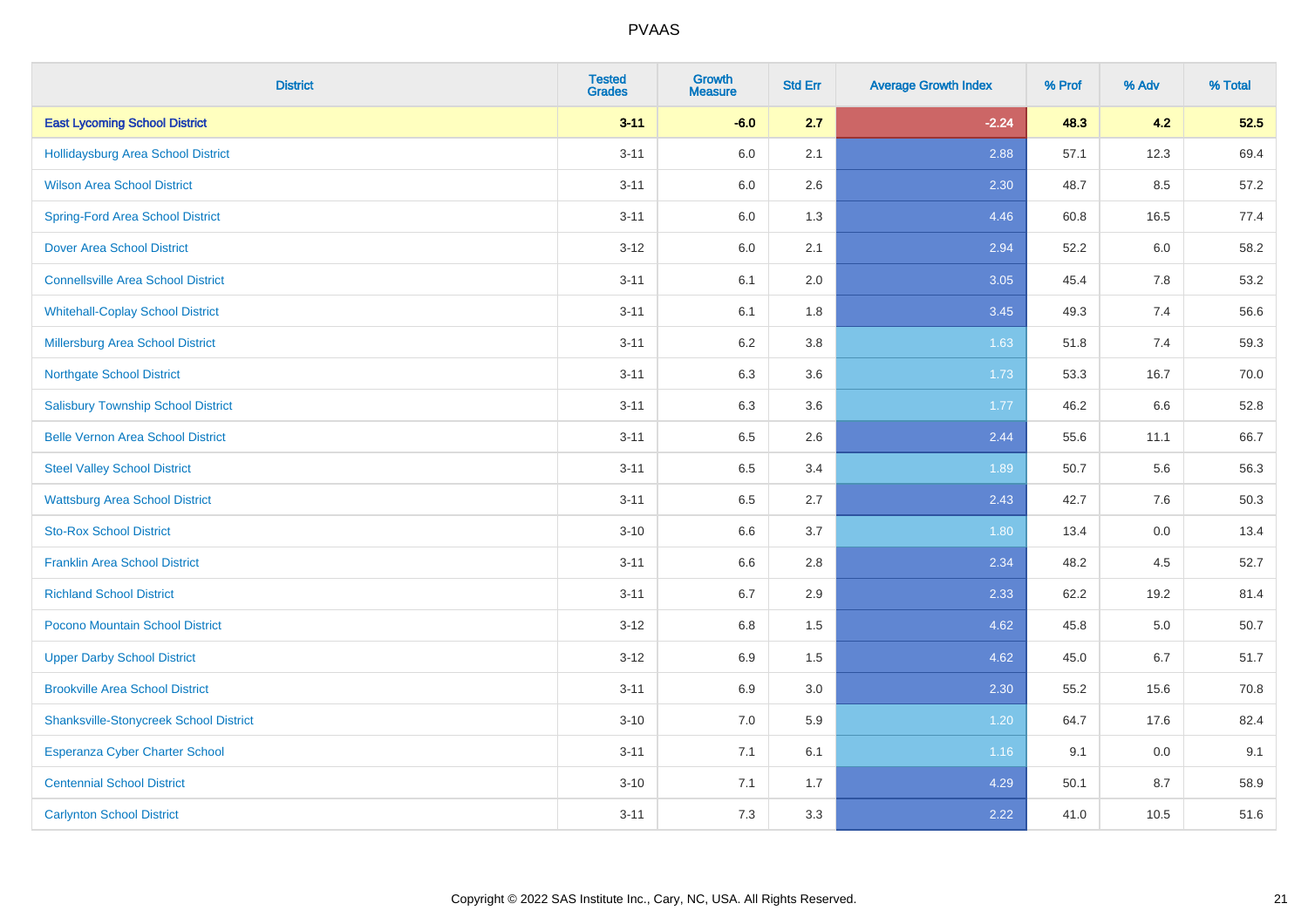| <b>District</b>                                        | <b>Tested</b><br><b>Grades</b> | <b>Growth</b><br><b>Measure</b> | <b>Std Err</b> | <b>Average Growth Index</b> | % Prof | % Adv | % Total |
|--------------------------------------------------------|--------------------------------|---------------------------------|----------------|-----------------------------|--------|-------|---------|
| <b>East Lycoming School District</b>                   | $3 - 11$                       | $-6.0$                          | 2.7            | $-2.24$                     | 48.3   | 4.2   | 52.5    |
| Lehigh Valley Charter High School For The Arts         | $9 - 10$                       | 7.3                             | 2.6            | 2.82                        | 62.3   | 18.2  | 80.5    |
| <b>Carbondale Area School District</b>                 | $3 - 10$                       | 7.4                             | 3.3            | 2.25                        | 56.6   | 2.6   | 59.2    |
| Wilmington Area School District                        | $3 - 11$                       | $7.5\,$                         | 3.0            | 2.48                        | 55.1   | 5.1   | 60.2    |
| Philadelphia City School District                      | $3 - 12$                       | 7.5                             | 0.6            | 12.64                       | 38.4   | 7.0   | 45.4    |
| <b>New Hope-Solebury School District</b>               | $3 - 11$                       | 7.5                             | 2.9            | 2.57                        | 68.2   | 22.7  | 90.9    |
| <b>Coudersport Area School District</b>                | $3 - 11$                       | 7.7                             | 3.7            | 2.06                        | 55.7   | 8.2   | 63.9    |
| Saint Marys Area School District                       | $3 - 11$                       | 7.8                             | 2.6            | 3.04                        | 57.0   | 8.2   | 65.2    |
| Allegheny-Clarion Valley School District               | $3 - 10$                       | 7.8                             | 4.7            | 1.65                        | 53.3   | 3.3   | 56.7    |
| <b>Wayne Highlands School District</b>                 | $3 - 11$                       | 7.8                             | 2.4            | 3.23                        | 52.3   | 13.1  | 65.4    |
| <b>Haverford Township School District</b>              | $3 - 11$                       | 8.0                             | 1.5            | 5.27                        | 53.0   | 25.5  | 78.6    |
| <b>Blacklick Valley School District</b>                | $3 - 11$                       | $8.0\,$                         | 4.3            | 1.85                        | 34.1   | 0.0   | 34.1    |
| <b>Reach Cyber Charter School</b>                      | $3 - 11$                       | 8.1                             | 4.7            | 1.72                        | 42.4   | 4.6   | 47.0    |
| <b>Bethlehem-Center School District</b>                | $3 - 10$                       | 8.1                             | 3.3            | 2.46                        | 35.1   | 1.4   | 36.5    |
| <b>Moon Area School District</b>                       | $3 - 11$                       | 8.2                             | 1.9            | 4.25                        | 58.7   | 18.5  | 77.2    |
| <b>Monessen City School District</b>                   | $3 - 10$                       | 8.3                             | 4.5            | 1.85                        | 42.9   | 2.9   | 45.7    |
| Selinsgrove Area School District                       | $3 - 12$                       | 8.3                             | 2.3            | 3.54                        | 56.8   | 10.0  | 66.8    |
| Renaissance Academy Charter School                     | $3 - 11$                       | 8.3                             | 3.3            | 2.54                        | 45.6   | 22.8  | 68.4    |
| <b>William Penn School District</b>                    | $3 - 12$                       | 8.3                             | 2.1            | 3.99                        | 35.6   | 3.0   | 38.7    |
| <b>Cornwall-Lebanon School District</b>                | $3 - 11$                       | 8.3                             | 1.6            | 5.08                        | 47.2   | 8.4   | 55.6    |
| <b>Chester Charter Scholars Academy Charter School</b> | $3 - 12$                       | 8.4                             | 4.1            | 2.03                        | 23.4   | 0.0   | 23.4    |
| <b>Oswayo Valley School District</b>                   | $3 - 12$                       | 8.5                             | $5.0\,$        | 1.68                        | 50.0   | 16.7  | 66.7    |
| <b>Allegheny Valley School District</b>                | $3 - 11$                       | 8.5                             | 3.9            | 2.17                        | 53.1   | 12.2  | 65.3    |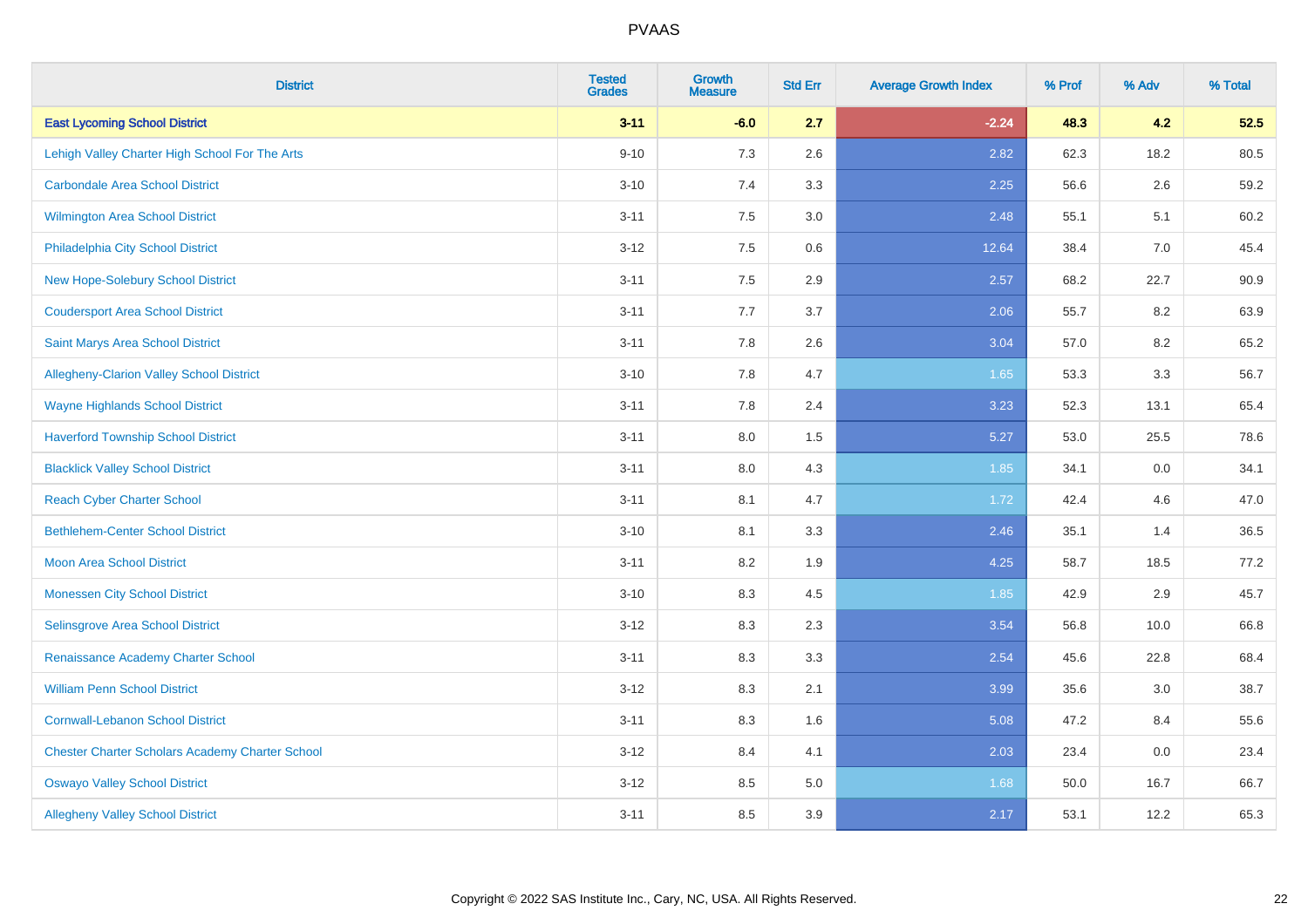| <b>District</b>                                    | <b>Tested</b><br><b>Grades</b> | <b>Growth</b><br><b>Measure</b> | <b>Std Err</b> | <b>Average Growth Index</b> | % Prof | % Adv | % Total |
|----------------------------------------------------|--------------------------------|---------------------------------|----------------|-----------------------------|--------|-------|---------|
| <b>East Lycoming School District</b>               | $3 - 11$                       | $-6.0$                          | 2.7            | $-2.24$                     | 48.3   | 4.2   | 52.5    |
| <b>Eastern Lebanon County School District</b>      | $3 - 11$                       | $8.6\,$                         | 2.2            | 3.84                        | 48.8   | 11.4  | 60.3    |
| <b>Conestoga Valley School District</b>            | $3 - 11$                       | 8.7                             | 1.8            | 4.69                        | 60.3   | 13.5  | 73.8    |
| <b>Wyalusing Area School District</b>              | $3 - 12$                       | 8.8                             | 3.3            | 2.68                        | 54.6   | 11.7  | 66.2    |
| <b>Wilson School District</b>                      | $3 - 12$                       | 8.8                             | 1.5            | 5.96                        | 52.6   | 14.6  | 67.2    |
| <b>Council Rock School District</b>                | $3 - 11$                       | 8.9                             | 1.2            | 7.65                        | 62.8   | 16.6  | 79.4    |
| <b>Hamburg Area School District</b>                | $3 - 11$                       | 8.9                             | 2.5            | 3.63                        | 43.5   | 8.2   | 51.7    |
| <b>Mckeesport Area School District</b>             | $3 - 12$                       | 9.0                             | 2.4            | 3.72                        | 31.0   | 4.5   | 35.5    |
| <b>Avon Grove Charter School</b>                   | $3 - 11$                       | 9.0                             | 2.9            | 3.13                        | 58.8   | 16.7  | 75.5    |
| York Academy Regional Charter School               | $3 - 11$                       | 9.0                             | 5.0            | 1.79                        | 55.2   | 0.0   | 55.2    |
| Ambridge Area School District                      | $3 - 12$                       | 9.1                             | 2.6            | 3.46                        | 50.4   | 10.7  | 61.1    |
| <b>Mifflin County School District</b>              | $3 - 11$                       | 9.1                             | 1.7            | 5.49                        | 47.1   | 6.7   | 53.8    |
| Octorara Area School District                      | $3 - 11$                       | 9.1                             | 2.4            | 3.82                        | 52.1   | 8.5   | 60.6    |
| <b>North Penn School District</b>                  | $3 - 11$                       | 9.1                             | 1.1            | 8.36                        | 55.8   | 17.0  | 72.8    |
| <b>Commonwealth Charter Academy Charter School</b> | $3 - 10$                       | 9.1                             | 1.9            | 4.90                        | 47.2   | 9.1   | 56.3    |
| <b>Cranberry Area School District</b>              | $3 - 12$                       | 9.2                             | 3.0            | 3.04                        | 47.5   | 10.2  | 57.6    |
| Pen Argyl Area School District                     | $3 - 12$                       | 9.2                             | 2.7            | 3.46                        | 50.0   | 12.6  | 62.6    |
| Pennsylvania Distance Learning Charter School      | $3 - 12$                       | 9.3                             | 4.2            | 2.22                        | 42.2   | 3.1   | 45.3    |
| <b>Bethlehem Area School District</b>              | $3 - 11$                       | 9.3                             | 1.1            | 8.15                        | 44.7   | 12.0  | 56.7    |
| <b>Tech Freire Charter School</b>                  | $9 - 11$                       | 9.3                             | 2.9            | 3.26                        | 18.0   | 1.1   | 19.1    |
| <b>Shippensburg Area School District</b>           | $3 - 11$                       | 9.3                             | 1.9            | 4.84                        | 53.1   | 10.2  | 63.3    |
| Multicultural Academy Charter School               | $9 - 11$                       | 9.5                             | 3.5            | 2.69                        | 22.0   | 0.0   | 22.0    |
| <b>Hazleton Area School District</b>               | $3 - 11$                       | 9.6                             | 1.4            | 6.77                        | 45.0   | 7.8   | 52.9    |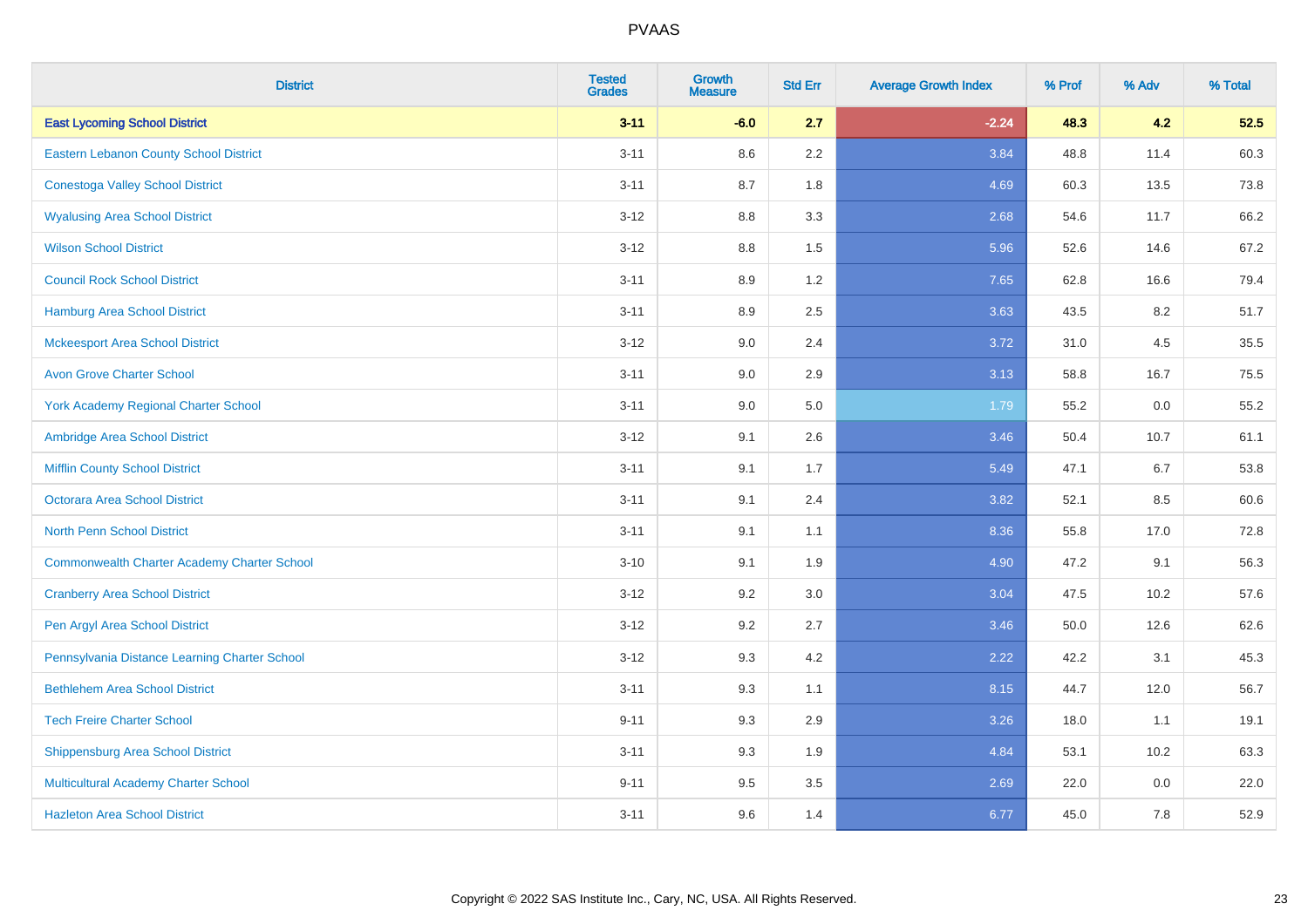| <b>District</b>                               | <b>Tested</b><br><b>Grades</b> | <b>Growth</b><br><b>Measure</b> | <b>Std Err</b> | <b>Average Growth Index</b> | % Prof | % Adv | % Total |
|-----------------------------------------------|--------------------------------|---------------------------------|----------------|-----------------------------|--------|-------|---------|
| <b>East Lycoming School District</b>          | $3 - 11$                       | $-6.0$                          | 2.7            | $-2.24$                     | 48.3   | 4.2   | 52.5    |
| <b>Eastern York School District</b>           | $3 - 11$                       | 9.6                             | 2.6            | 3.71                        | 56.3   | 12.6  | 68.9    |
| <b>Freeport Area School District</b>          | $3 - 10$                       | 9.7                             | 2.5            | 3.91                        | 57.5   | 17.8  | 75.3    |
| <b>Homer-Center School District</b>           | $3 - 11$                       | 9.7                             | 3.6            | 2.70                        | 45.1   | 17.2  | 62.3    |
| <b>Shenandoah Valley School District</b>      | $3 - 11$                       | 9.7                             | 3.9            | 2.49                        | 28.3   | 5.0   | 33.3    |
| Fox Chapel Area School District               | $3 - 11$                       | 9.8                             | 1.8            | 5.36                        | 56.6   | 28.6  | 85.2    |
| <b>Northern Cambria School District</b>       | $3 - 11$                       | 10.0                            | 3.3            | 3.04                        | 47.4   | 5.1   | 52.6    |
| <b>Avon Grove School District</b>             | $3 - 10$                       | 10.0                            | 1.6            | 6.26                        | 56.3   | 18.6  | 74.9    |
| <b>Ridley School District</b>                 | $3 - 12$                       | 10.0                            | 1.6            | 6.10                        | 45.6   | 8.2   | 53.8    |
| <b>Reading School District</b>                | $3 - 11$                       | 10.1                            | 1.4            | 7.25                        | 24.7   | 2.4   | 27.2    |
| <b>York Suburban School District</b>          | $3 - 11$                       | 10.1                            | 2.1            | 4.91                        | 53.5   | 27.8  | 81.3    |
| Dr Robert Ketterer Charter School Inc         | $6 - 12$                       | 10.1                            | 5.0            | 2.04                        | 14.9   | 0.4   | 15.3    |
| <b>Clarion Area School District</b>           | $3 - 11$                       | 10.3                            | 4.1            | 2.51                        | 45.4   | 14.6  | 60.0    |
| <b>Midd-West School District</b>              | $3 - 11$                       | 10.3                            | 2.7            | 3.80                        | 58.0   | 13.4  | 71.4    |
| <b>Cocalico School District</b>               | $3 - 11$                       | 10.6                            | 2.0            | 5.18                        | 50.8   | 14.1  | 64.8    |
| <b>Montgomery Area School District</b>        | $3 - 11$                       | 10.7                            | 3.6            | 2.96                        | 48.7   | 12.4  | 61.1    |
| Lake-Lehman School District                   | $3 - 11$                       | 10.8                            | 2.7            | 3.93                        | 55.3   | 7.9   | 63.2    |
| <b>Montoursville Area School District</b>     | $3 - 12$                       | 10.8                            | 2.5            | 4.24                        | 44.6   | 20.1  | 64.8    |
| <b>Garnet Valley School District</b>          | $3 - 10$                       | 10.9                            | 1.7            | 6.53                        | 67.1   | 19.0  | 86.1    |
| <b>Sayre Area School District</b>             | $3 - 11$                       | 11.2                            | 3.5            | 3.20                        | 52.2   | 7.5   | 59.7    |
| <b>Greater Nanticoke Area School District</b> | $3-12$                         | 11.2                            | 2.8            | 4.01                        | 38.0   | 12.4  | 50.4    |
| <b>Littlestown Area School District</b>       | $3 - 11$                       | 11.4                            | 2.5            | 4.62                        | 55.2   | 10.4  | 65.6    |
| Mastery Charter School - Hardy Williams       | $3 - 11$                       | 11.4                            | 3.4            | 3.33                        | 44.3   | 5.7   | 50.0    |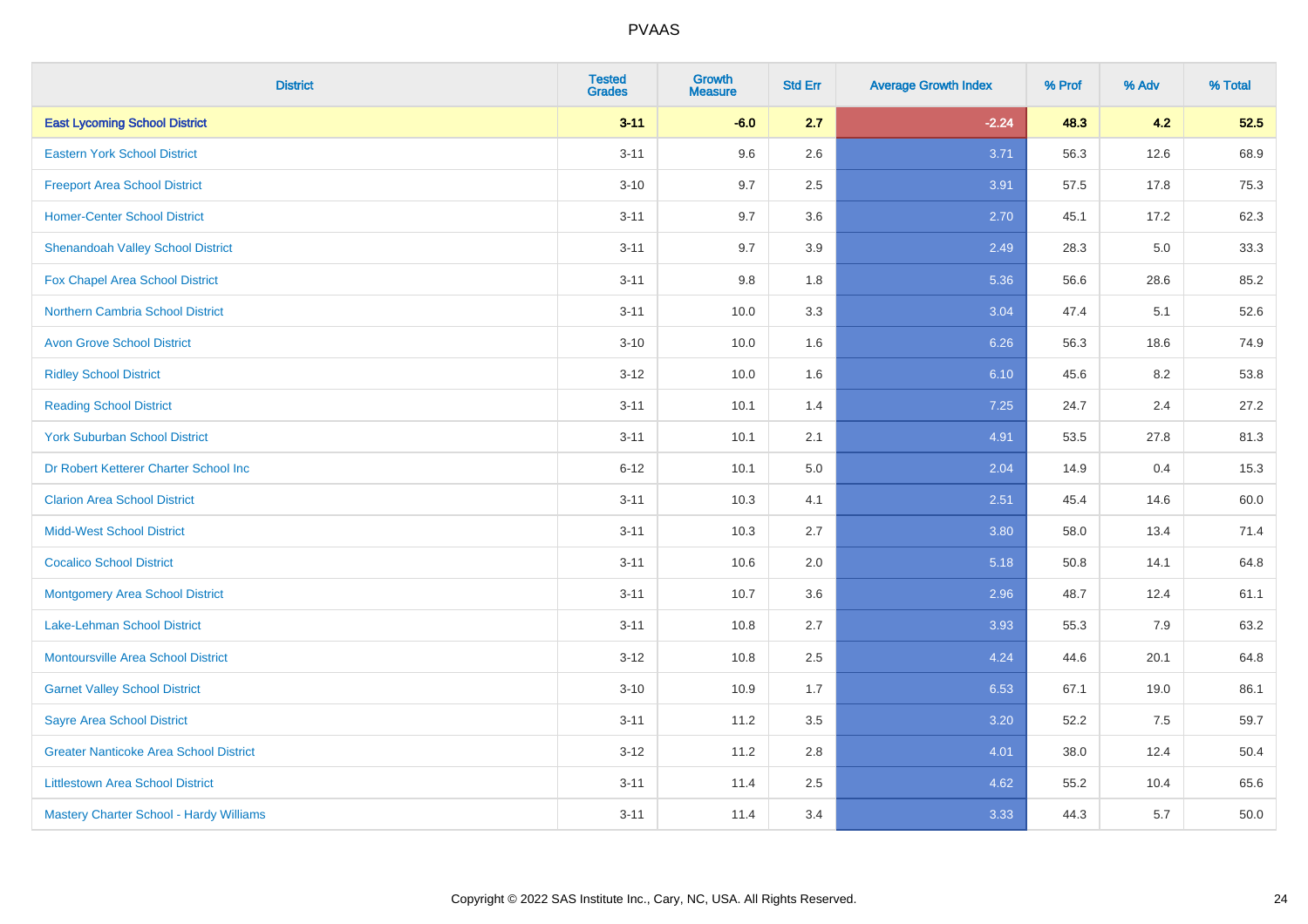| <b>District</b>                          | <b>Tested</b><br><b>Grades</b> | <b>Growth</b><br><b>Measure</b> | <b>Std Err</b> | <b>Average Growth Index</b> | % Prof | % Adv | % Total |
|------------------------------------------|--------------------------------|---------------------------------|----------------|-----------------------------|--------|-------|---------|
| <b>East Lycoming School District</b>     | $3 - 11$                       | $-6.0$                          | 2.7            | $-2.24$                     | 48.3   | 4.2   | 52.5    |
| <b>Pine-Richland School District</b>     | $3 - 11$                       | 11.5                            | 1.8            | 6.31                        | 60.6   | 24.4  | 85.0    |
| Pennsylvania Cyber Charter School        | $3 - 11$                       | 11.6                            | 1.5            | 7.54                        | 46.3   | 5.0   | 51.3    |
| <b>Pennsbury School District</b>         | $3 - 11$                       | 11.7                            | 1.5            | 7.90                        | 60.1   | 21.3  | 81.3    |
| <b>Fort Leboeuf School District</b>      | $3 - 11$                       | 11.7                            | 2.5            | 4.73                        | 48.5   | 21.1  | 69.6    |
| Pennsylvania Virtual Charter School      | $3 - 11$                       | 11.8                            | 3.5            | 3.37                        | 56.5   | 11.1  | 67.6    |
| Downingtown Area School District         | $3 - 11$                       | 12.1                            | 1.1            | 10.67                       | 60.0   | 23.5  | 83.6    |
| <b>Fleetwood Area School District</b>    | $3 - 10$                       | 12.2                            | 2.2            | 5.68                        | 53.5   | 11.6  | 65.2    |
| <b>Central York School District</b>      | $3 - 12$                       | 12.3                            | 1.7            | 7.20                        | 55.5   | 11.5  | 67.0    |
| <b>Souderton Area School District</b>    | $3 - 11$                       | 12.4                            | 1.5            | 8.28                        | 61.7   | 15.2  | 76.9    |
| <b>School Lane Charter School</b>        | $3 - 11$                       | 12.4                            | 3.6            | 3.43                        | 59.1   | 9.8   | 68.9    |
| <b>Jenkintown School District</b>        | $3 - 11$                       | 12.5                            | 4.4            | 2.84                        | 54.6   | 29.6  | 84.1    |
| <b>Wissahickon School District</b>       | $3 - 10$                       | 12.5                            | 1.8            | 6.85                        | 58.3   | 22.4  | 80.7    |
| <b>West Perry School District</b>        | $3 - 11$                       | 12.5                            | 2.5            | 4.99                        | 56.6   | 8.4   | 65.0    |
| <b>Delaware Valley School District</b>   | $3 - 11$                       | 12.6                            | 1.8            | 6.93                        | 55.2   | 16.2  | 71.4    |
| <b>West Chester Area School District</b> | $3 - 11$                       | 12.6                            | 1.2            | 10.38                       | 66.8   | 20.2  | 87.0    |
| <b>Derry Township School District</b>    | $3 - 10$                       | 12.8                            | 2.0            | 6.39                        | 54.8   | 25.8  | 80.6    |
| <b>Iroquois School District</b>          | $3 - 11$                       | 13.1                            | 3.0            | 4.35                        | 48.2   | 7.8   | 56.0    |
| <b>Derry Area School District</b>        | $3 - 11$                       | 13.2                            | 2.8            | 4.69                        | 60.0   | 12.5  | 72.5    |
| People For People Charter School         | $3 - 12$                       | 13.3                            | 5.5            | 2.43                        | 13.5   | 0.0   | 13.5    |
| <b>Penn-Trafford School District</b>     | $3 - 11$                       | 13.4                            | 1.7            | 7.87                        | 62.3   | 21.9  | 84.2    |
| <b>Abington Heights School District</b>  | $3 - 11$                       | 13.5                            | 2.2            | 6.27                        | 58.3   | 16.2  | 74.5    |
| <b>Jamestown Area School District</b>    | $3 - 11$                       | 13.5                            | 4.2            | 3.19                        | 64.4   | 13.3  | 77.8    |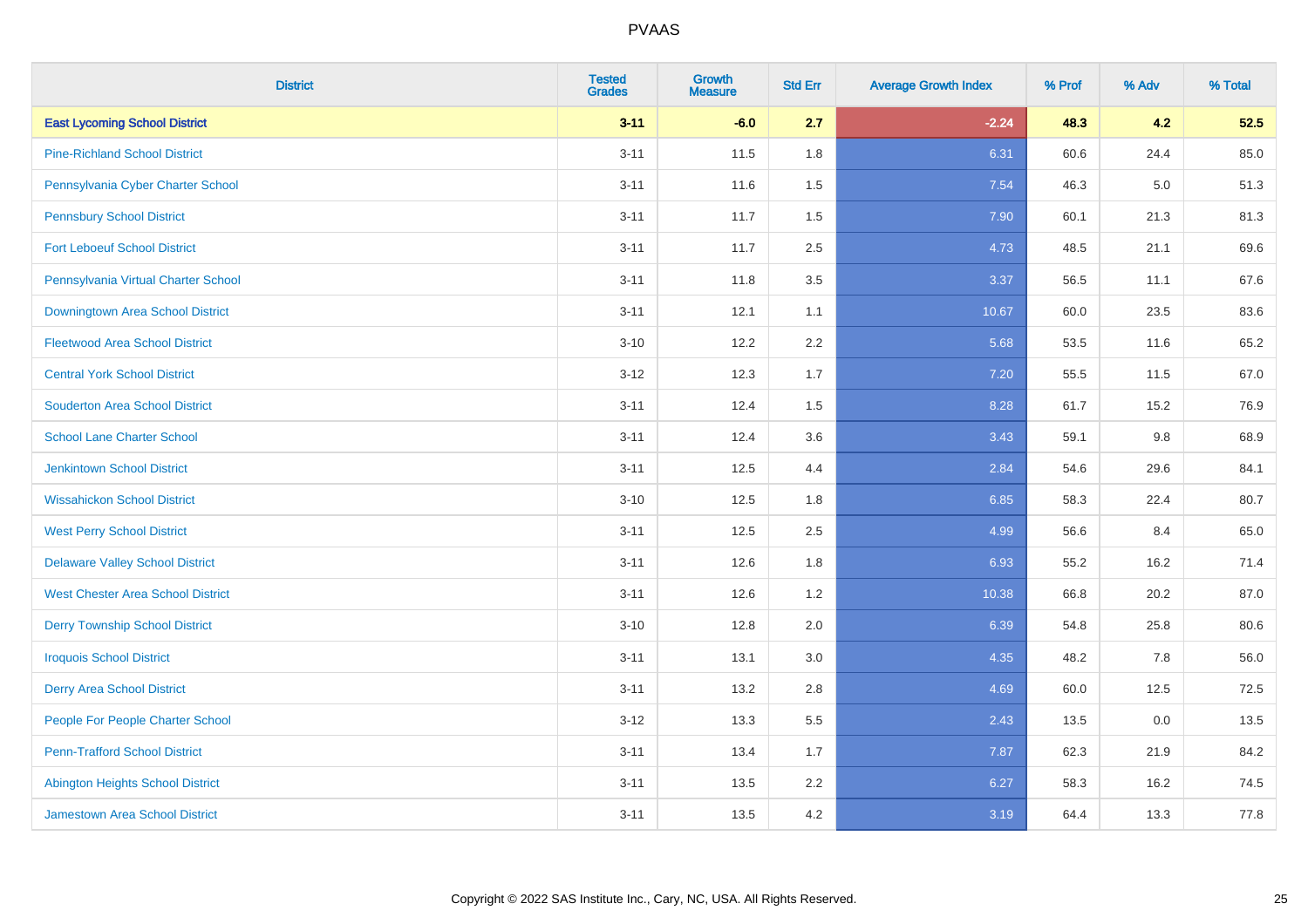| <b>District</b>                               | <b>Tested</b><br><b>Grades</b> | <b>Growth</b><br><b>Measure</b> | <b>Std Err</b> | <b>Average Growth Index</b> | % Prof | % Adv   | % Total |
|-----------------------------------------------|--------------------------------|---------------------------------|----------------|-----------------------------|--------|---------|---------|
| <b>East Lycoming School District</b>          | $3 - 11$                       | $-6.0$                          | 2.7            | $-2.24$                     | 48.3   | 4.2     | 52.5    |
| <b>Dallastown Area School District</b>        | $3 - 11$                       | 13.5                            | 1.5            | 8.84                        | 56.0   | 17.9    | 73.8    |
| <b>City CHS</b>                               | $10 - 11$                      | 13.6                            | 2.7            | 5.12                        | 45.8   | 3.0     | 48.8    |
| <b>Springfield School District</b>            | $3 - 11$                       | 13.8                            | 1.7            | 7.99                        | 60.9   | 21.5    | 82.4    |
| Penns Valley Area School District             | $3 - 12$                       | 14.0                            | 2.9            | 4.80                        | 41.9   | 23.1    | 65.0    |
| <b>Colonial School District</b>               | $3 - 11$                       | 14.0                            | 1.7            | 8.21                        | 60.2   | 19.6    | 79.8    |
| Lincoln Leadership Academy Charter School     | $3 - 12$                       | 14.2                            | 6.4            | 2.22                        | 23.5   | $0.0\,$ | 23.5    |
| <b>Southern York County School District</b>   | $3 - 11$                       | 14.2                            | 2.1            | 6.91                        | 55.1   | 18.1    | 73.1    |
| <b>Saucon Valley School District</b>          | $3 - 11$                       | 14.7                            | 2.5            | 5.98                        | 48.7   | 20.2    | 69.0    |
| <b>Great Valley School District</b>           | $3 - 11$                       | 15.0                            | 1.9            | 7.98                        | 50.0   | 35.0    | 85.0    |
| <b>Upper Merion Area School District</b>      | $3 - 11$                       | 15.3                            | 2.0            | 7.62                        | 59.3   | 19.3    | 78.6    |
| <b>Upper Dublin School District</b>           | $3 - 12$                       | 15.4                            | 1.8            | 8.53                        | 60.8   | 24.8    | 85.6    |
| Northern York County School District          | $3 - 11$                       | 15.6                            | 2.0            | 7.98                        | 57.4   | 11.5    | 68.8    |
| <b>Greenwood School District</b>              | $3 - 11$                       | 15.9                            | 3.9            | 4.11                        | 50.0   | 25.0    | 75.0    |
| <b>Belmont Charter School</b>                 | $3 - 10$                       | 16.0                            | 6.5            | 2.45                        | 64.3   | 0.0     | 64.3    |
| Northern Bedford County School District       | $3 - 11$                       | 16.5                            | 3.6            | 4.58                        | 51.7   | 20.0    | 71.7    |
| <b>Deer Lakes School District</b>             | $3 - 11$                       | 17.0                            | 2.7            | 6.32                        | 61.5   | 16.4    | 77.9    |
| <b>Unionville-Chadds Ford School District</b> | $3 - 11$                       | 17.1                            | 3.1            | 5.51                        | 68.1   | 13.2    | 81.3    |
| <b>North Allegheny School District</b>        | $3 - 11$                       | 17.4                            | 1.3            | 13.52                       | 59.5   | 28.1    | 87.6    |
| <b>Norwin School District</b>                 | $3 - 11$                       | 18.0                            | 1.7            | 10.37                       | 58.5   | 27.0    | 85.4    |
| <b>Valley View School District</b>            | $3 - 11$                       | 18.1                            | 2.4            | 7.42                        | 53.7   | 14.7    | 68.4    |
| <b>Cumberland Valley School District</b>      | $3 - 12$                       | 18.5                            | 1.3            | 14.64                       | 60.7   | 23.4    | 84.1    |
| <b>Upper Saint Clair School District</b>      | $3 - 11$                       | 18.5                            | 1.7            | 10.65                       | 61.8   | 30.1    | 91.9    |